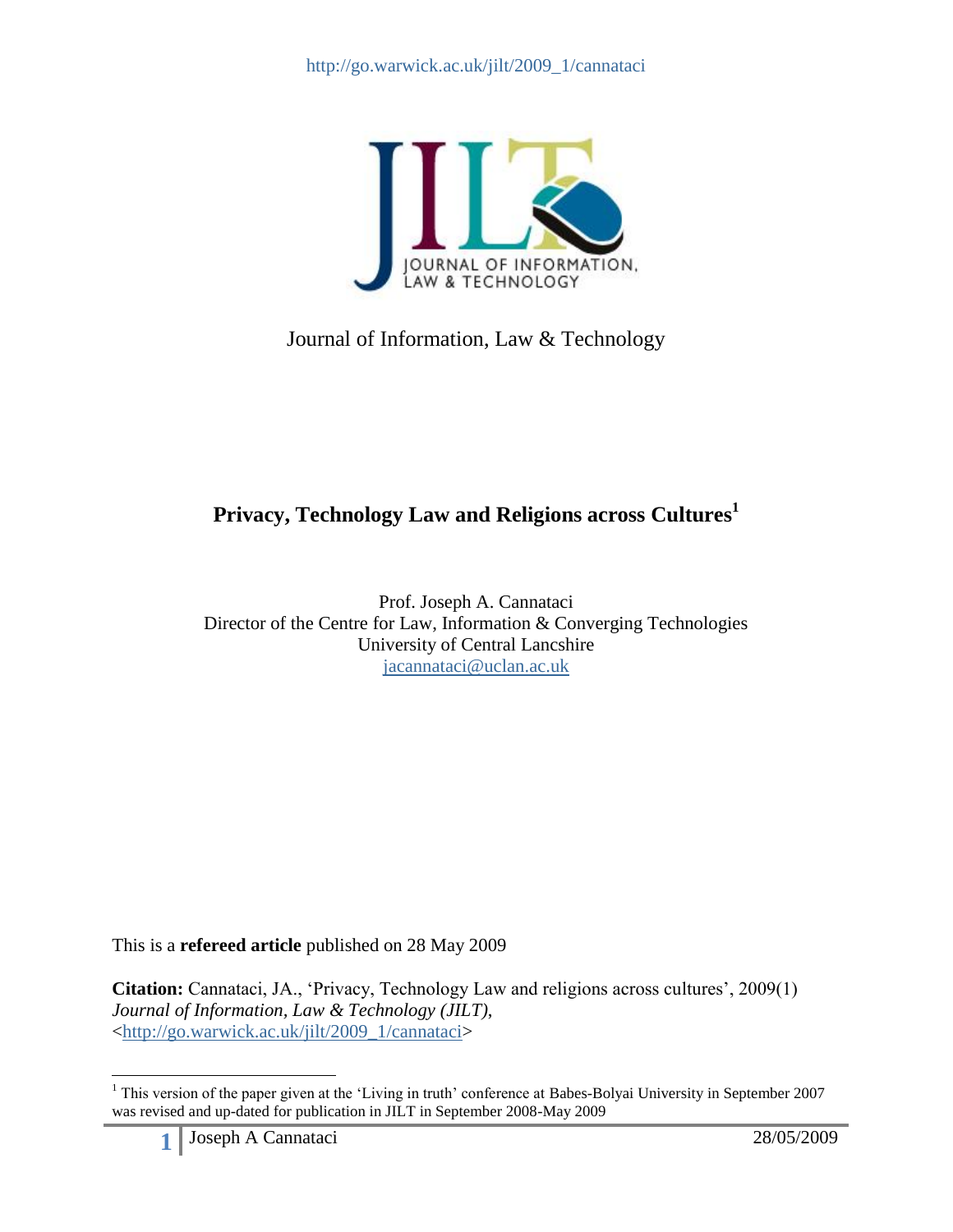#### **Abstract**

The freedom to receive and impart information, privacy and the freedom from discrimination on grounds of religious belief are universally recognised as fundamental human rights and, as such, also form part of the basic values of democratic societies. These rights have, in the main, only been adequately articulated and increasingly protected at the international level after the Second World War, relatively very late in more than seven thousand years of civilization In contrast, the values promoted by religions have often been recognised as such for millennia. Where do the values of privacy law and religions conflict and where do they converge, especially in a world where information technology is ubiquitous? The paper examines the debate over privacy from various perspectives, identifying those areas where religions appear to have confronted issues of human rights and where lawyers have been joined in the debate by philosophers within the rapidly developing field of information ethics. It concludes by listing a minimum ten areas where religions may possibly contribute to the intercultural debate on privacy in the Information Society.

#### **Keywords**

Privacy and Information Society, Information ethics, Information Technology and Theology, Information Technology and Culture, Information Technology and religious belief, Information Technology and Human Rights.

> *"Information law, including the law of privacy and of intellectual property, is especially likely to benefit from a coherent and comprehensive theory of information ethics…"*

> > *Dan L. Burk*

*"We are at the beginning of what I call intercultural information ethics, whose aim is not just to compare similar or dissimilar concepts by juxtaposing them, or to look for a conceptual or even moral consensus – but to become aware of our mutual biases on the basis of a nuanced understanding of similarities and dissimilarities beyond the simple dichotomy between ""East"" and ""West."""*

*Rafael Capurro*

*'Any tendency to treat religion as a private matter must be resisted. . . . To the extent that religion becomes a purely private affair, it loses its very soul.'* 

 *Pope Benedict XVI*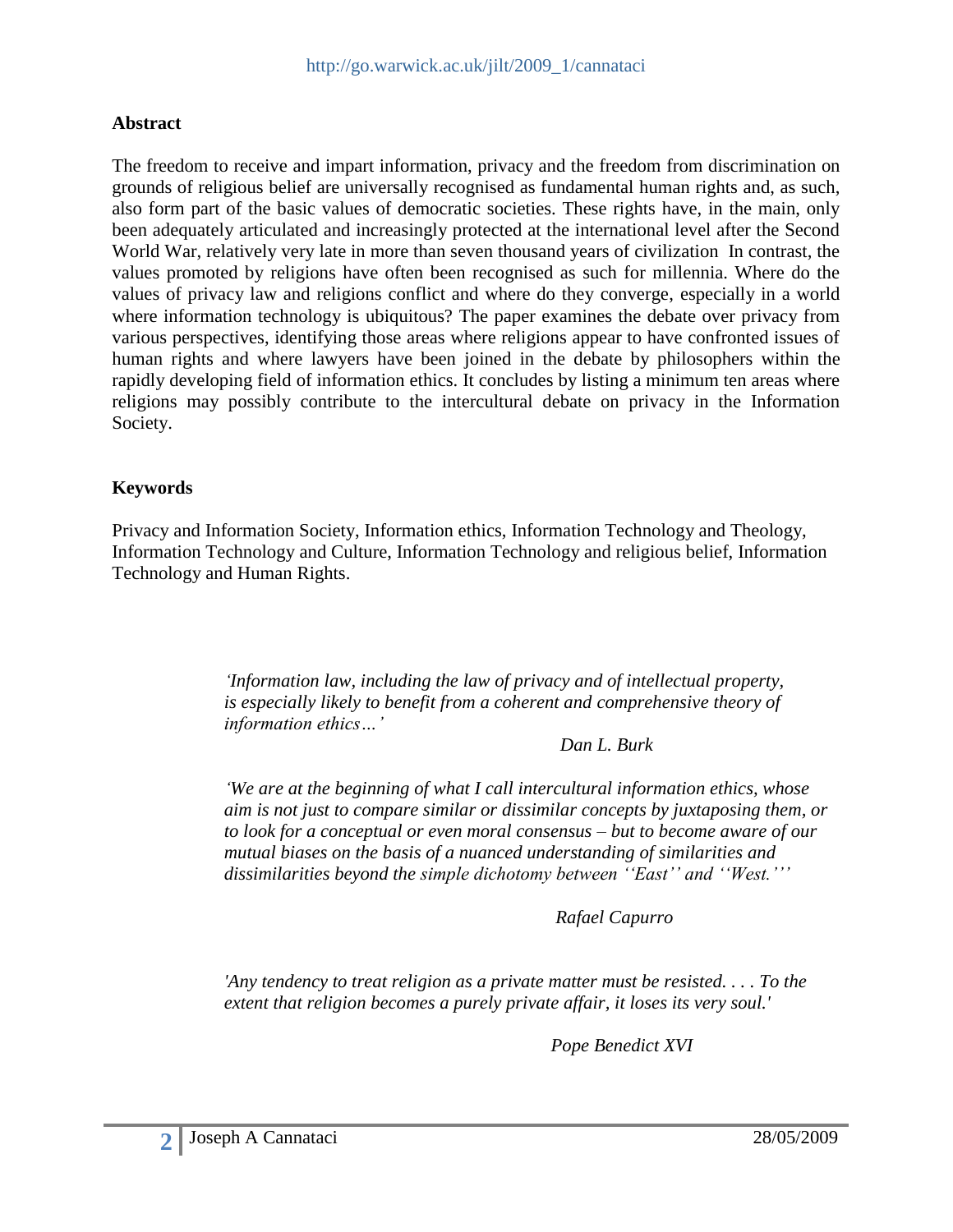## **1. Introduction**

The debate on 'Privacy and Information Technology' has been predominantly carried out from a ‗Western' perspective for over forty years. It is only relatively recently that an interest has arisen in examining where other cultures, such as those which characterise China and Muslim societies, may stand on similar issues. In an effort at contextualising the debate, this paper will set out to map where we are in the complex landscape that is the intercultural debate on privacy, occasionally pausing to get a glimpse on how we possibly got here, focusing on who the actors are almost as much as on what they have to say about the matter. In this sense it is more of an overview than an in-depth review of any one particular aspect of the privacy debate: expect an aerial view of the terrain which attempts to outline the bigger picture before enticing the reader to later plunge deeper into the undergrowth.

The terrain in this case is one marked by at least five major religions which had already started to ‗go global' a thousand years and more before the Internet and commerce made globalization a popular term. Christianity, Islam, Hinduism, (Confucian-based) Chinese traditional religion and Buddhism together account for well over 5 billion adherents out of the world's 6.3 billion population<sup>2</sup>. While at first this may give rise to the hope that an examination of privacy across religions need only start off by seeking harmony and consensus across these five major religious systems, it will be seen that religion is but one element in a complex multi-cultural and intercultural scenario.

This paper may incidentally also provide a tiny contribution to the growing debate about the complex links between religion, law and information technology. Since its very beginnings, the relatively young discipline of Information & Technology Law has concerned itself with the flow of information within society and the resultant impact on the distribution of power within society. That particular focus has manifested itself in various ways and particularly in the longrunning debates on data protection law and freedom of information legislation. The introduction of data protection law provoked a new interest in privacy as a fundamental human right and has led to a string of related legislative and judicial developments especially in countries like Germany. These developments have been variously chronicled elsewhere but have led to the inception of new rights like 'informational self-determination' and even 'on-line privacy'.  $3$ While some leading European jurisdictions come up with such developments, others outside Europe are considering the wisdom of signing up to the Council of Europe's 1981 Data Protection Convention<sup>4</sup> while some inside Europe<sup>5</sup> are calling for a wholesale review of the EU's

 $\text{thtn://www.galexia.com/public/research/assets/asia}$  at privacy crossroads 20080825/asia at privacy crossroads-[Other.html>](http://www.galexia.com/public/research/assets/asia_at_privacy_crossroads_20080825/asia_at_privacy_crossroads-Other.html)

<sup>&</sup>lt;sup>2</sup> See e.g. breakdown at [<http://www.adherents.com/Religions\\_By\\_Adherents.html#Chinese>](http://www.adherents.com/Religions_By_Adherents.html#Chinese), accessed on 17 August 2008

 $3$  For a useful overview of relevant developments in German law see Hornung, G and Schnabel, C (2009), 'Data Protection in Germany I: the population census decision and the right to informational self-determination', 25 Computer Law & Security Review, 84-88.

<sup>&</sup>lt;sup>4</sup> Australia, Philippines and other ASEAN states are reported to have actively looked into committing to the COE's Convention 108. This possibility has also been discussed by various commentators e.g. 'Signing the Council of Europe *Convention for the Protection of Individuals with regard to Automatic Processing of Personal Data* could be an interesting alternative to achieving a regional standard of protection, although it does appear a "long-shot" at this stage', Galexia 'Asia-Pacific region at the Privacy Cross-roads', 2008, accessed 11 May 2009 at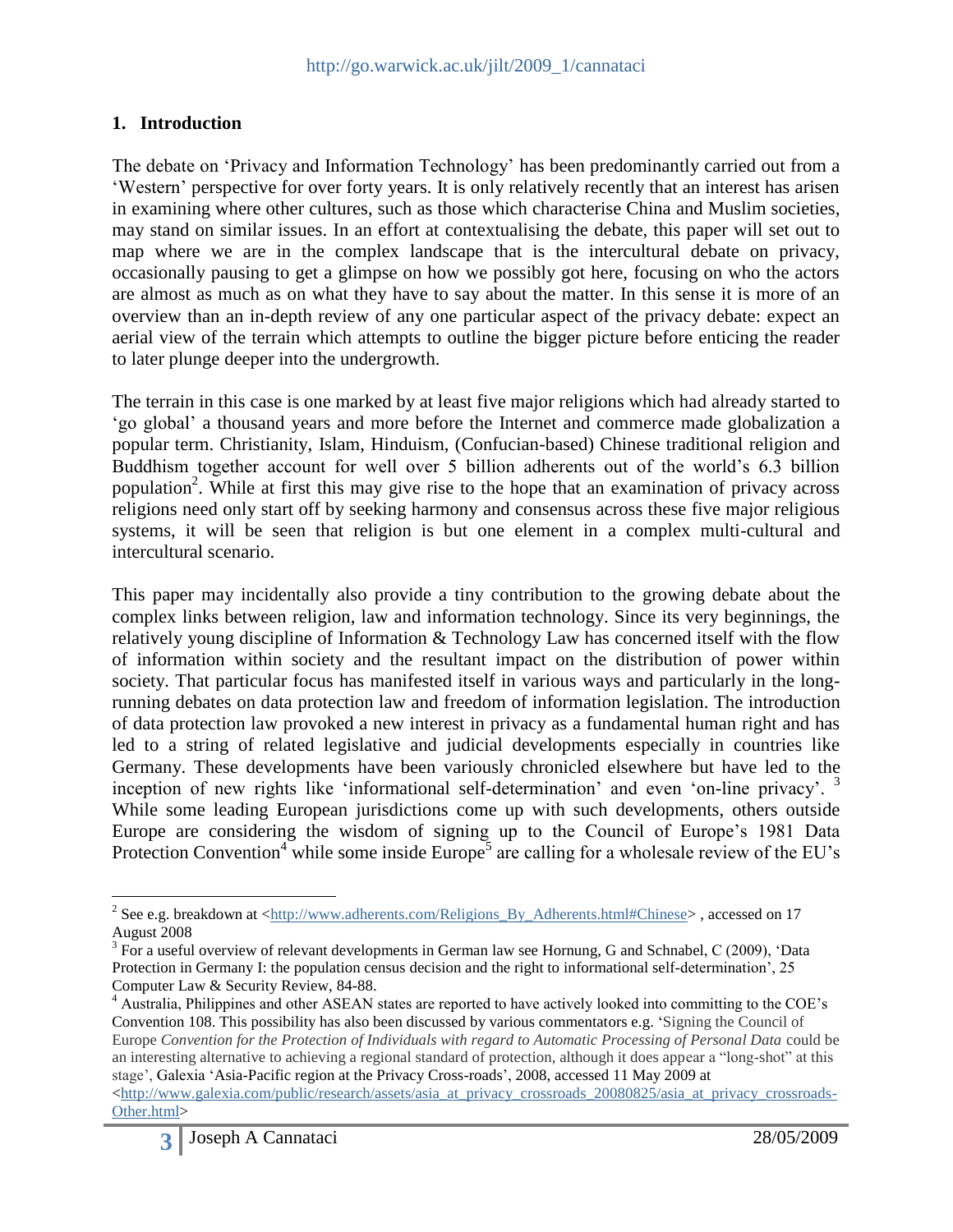Directive 46 of 1995 which is largely based on the COE's 1981 convention. These varied and sometimes apparently conflicting developments in that part of ICT law we today bundle under the umbrella of 'Privacy  $\&$  Data Protection' compel us to think more deeply about the values underlying privacy, where they come from, how they have developed and where they may or should be going.

When delving deeper into underlying values, it is inevitable that one encounters religions and other cultural sources of value systems. As one asks the questions ‗What is privacy? When and where did it begin? How is it enhanced or threatened by technology? What rules should one adapt or adopt?' one discovers a number of things that the debate about religion, information flows and information technology may have in common with themes that have now traditionally been explored in the field of Information & Technology Law. Thus, in the same way as we are in IT Law concerned with the distribution of power in society, we discover interest in exploring religious texts such as the Christian Bible 'in a one to one relation with political power' where 'the text is generated by the shifts of power that need to be given religious legitimacy'.<sup>6</sup> Indeed, from a certain viewpoint, several, if not all, religions may be studied in terms of 'information flows' and 'information technology'. The field of study of information technology and religion is vast and fascinating: it may range from how early information technology like the printing press was key in altering political power in Europe especially because of the role of printed matter in the Reformation, through how religions took to modern media for 'tele-evangelisation', to how Digital Islam has now grown to be a regular stream [<http://www.digitalislam.eu/article.do?articleId=1817>](http://www.digitalislam.eu/article.do?articleId=1817) in one of Europe's largest IT Law conferences.<sup>7</sup>

It is beyond the scope of this paper to attempt to chart all the intersections of ICT Law with religion and information technology but instead the objective is far more modest if nonetheless complex. This paper will restrict itself to one value or set of values from the perspective of the intersection between law, information technology, values and religions. The case study chosen for this paper is privacy which is undeniably a universal value albeit finding different forms of expression in different cultures. Laws consist of rules which exist *inter alia* to protect and promote values. The main thrust of the debate launched in this paper is whether we can get religions to contribute to the formulation of legal concepts and possibly to agree about or at least not hinder the development of certain values such as privacy in a society where information technology is ubiquitous. Key ICT Law texts such as the 1981 COE Data Protection Convention cite implementation of Art. 8 of the European Convention of Human Rights as one of their primary concerns and thus the discussion will commence with an evaluation of privacy from the point of view of fundamental human rights.

## **2. A lawyer's dilemma?**

 $<sup>5</sup>$  See especially the views of the out-going UK Information Commissioner Richard Thomas and his attempt to</sup> invigorate the debate by commissioning a related report from the Rand Organisation, available at: <www.**ico**[.gov.uk/upload/documents/pressreleases/2008/](http://www.ico.gov.uk/upload/documents/pressreleases/2008/ico_leads_debate_070708.pdf)**ico**\_leads\_debate\_070708.pdf > *-* also Various reports

<sup>&</sup>lt;sup>6</sup> Brueggemann Walter when describing 'Power, Politics and the Making of the Bible' by Robert B. Coote & Mary P. Coote, Fortress Press, Minneapolis, USA, 1990.

<sup>&</sup>lt;sup>7</sup> See for example Cyberspace 2007, Cyberspace 2008 [<http://cyberspace.muni.cz/english/index.php>](http://cyberspace.muni.cz/english/index.php) and [<http://www.digitalislam.eu/>](http://www.digitalislam.eu/)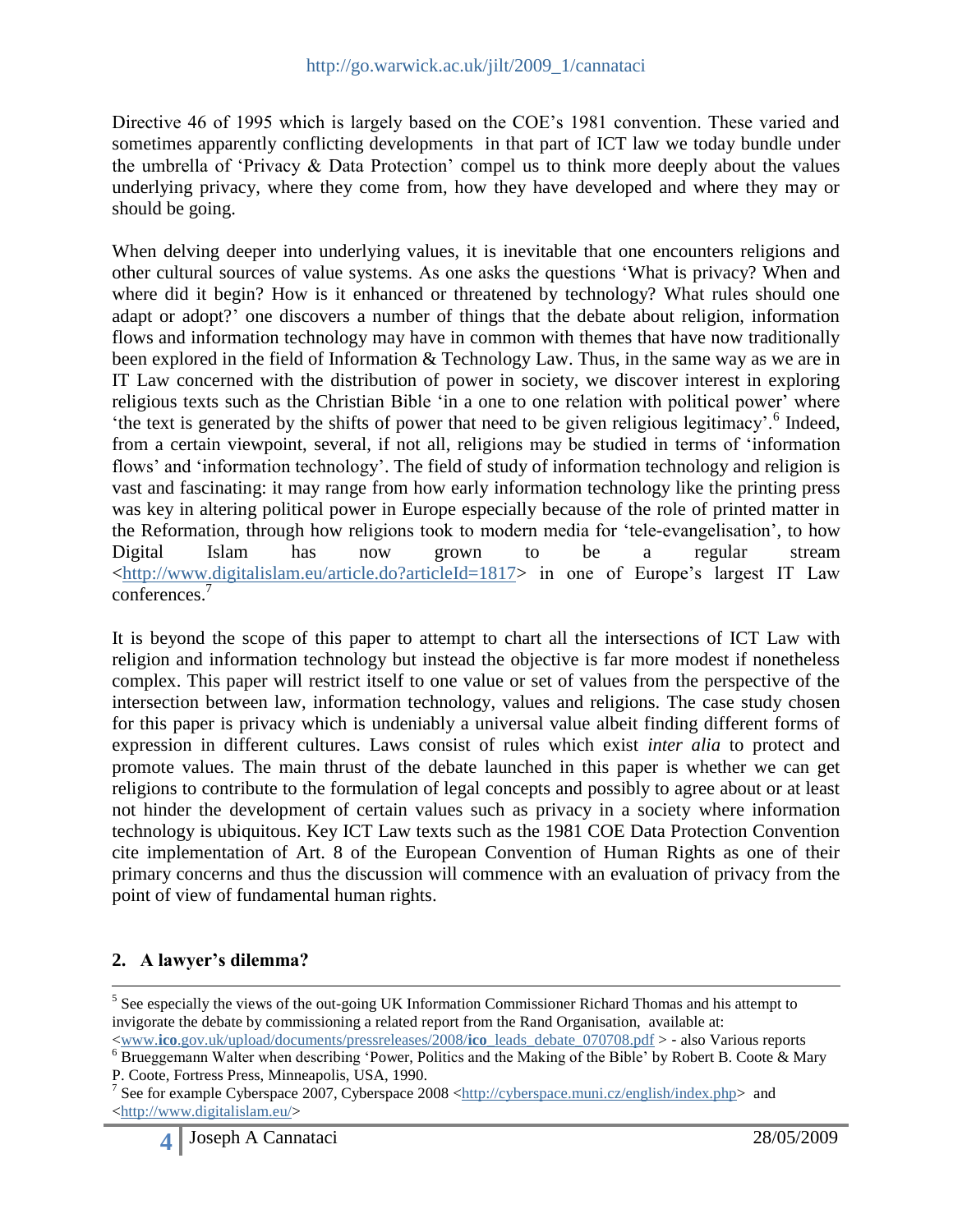When people sit down and sign a contract it is normally hoped that some agreement has been reached on something specific and that the signatories are clear as to what they have agreed to. This is at least as important in international law as in national law: an international contract such as a bi-lateral treaty or a multi-lateral convention can have consequences for individuals far beyond national jurisdictions and is often in effect for decades. What is one to make, therefore of the following principle 12 from the most-translated document in history, the UN's Universal Declaration of Human Rights?

*"No one shall be subjected to arbitrary interference with his privacy, family, home or correspondence, nor to attacks upon his honour and reputation. Everyone has the right to the protection of the law against such interference or attacks*.*"*

So, if all the countries of the world signed up to this, what exactly have they agreed? The main problem is of course that nowhere else in this milestone document do we read ‗For the purposes of this declaration "privacy" means "XYZ"'. Sixty years after the UN's Human Rights declaration was launched in December 1948, many scholars within different jurisdictions have engaged in a continuing debate about the definition of privacy but while this debate has yielded many valuable insights we are nowhere closer to having a universally agreed definition for a universal value such as privacy.

To complicate matters further, while the Universal Declaration contained no definition of privacy, religious differences eventually came to the fore: the UN 1948 declaration was later labelled 'a [secular](http://en.wikipedia.org/wiki/Secularism) understanding of the [Judeo-Christian](http://en.wikipedia.org/wiki/Judeo-Christian) tradition', which could not be implemented by Muslims without trespassing the Islamic law.<sup>8</sup> In the 1990 Cairo Declaration on Human Rights in Islam, a quarter of the world's countries signed up to a new document which contains a number of nuances to the 1948 UN document and attempts to interpret all fundamental rights in accordance with Shari'ah Law. In Article 18, the 1990 CDHRI tends to give the impression of having developed a more detailed concept of what is understood to fall within the definition of privacy:

*"(b) Everyone shall have the right to privacy in the conduct of his private affairs, in his home, among his family, with regard to his property and his relationships. It is not permitted to spy on him, to place him under surveillance or to besmirch his good name. The State shall protect him from arbitrary interference.*

*(c) A private residence is inviolable in all cases. It will not be entered without permission from its inhabitants or in any unlawful manner, nor shall it be demolished or confiscated and its dwellers evicted*.*"*

This was far more detailed and arguably more restrictive than section XXII of the Universal Islamic Declaration on Human Rights of December 1981 which had read simply: 'Every person is entitled to the protection of his privacy.' Indeed, it may possibly be inferred from the later

<sup>&</sup>lt;sup>8</sup> Iranian representative to the United Nations Said Rajaie-Khorassani as cited by Littman, D (1999), 'Universal Human Rights and 'Human Rights in Islam', February/March, Midstream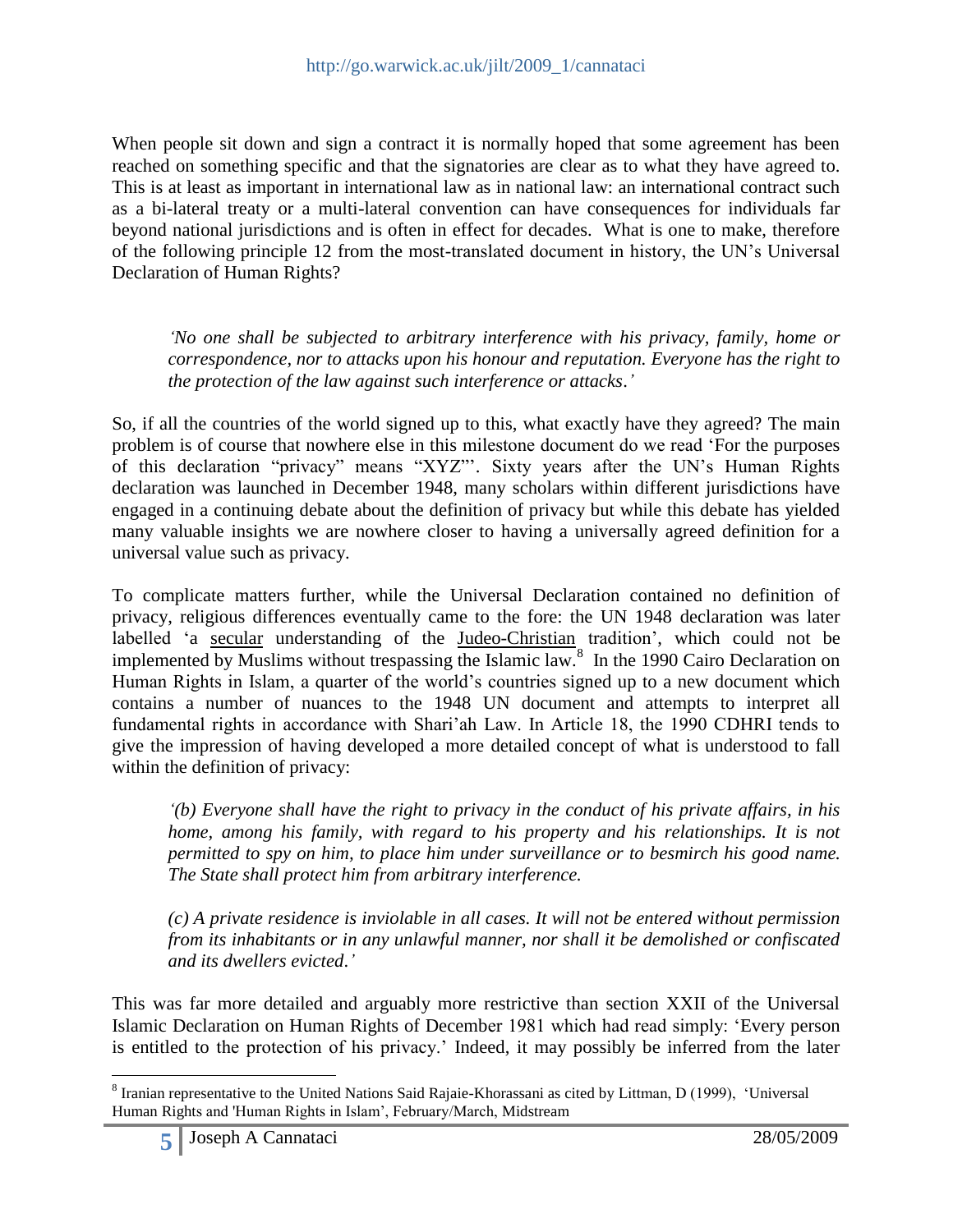1990 declaration that the right to privacy is largely restricted to 'conduct of private affairs in his home and among his family'. What happens outside home and familial spaces (e.g., a hotel room or the Internet) may possibly not qualify for protection under the right to privacy in terms of Art. 18 CDHRI. If in nothing else, the Muslim states are clearly in agreement with Pope Benedict XVI when he holds that religion is not simply a matter for private life. The Islamic view is that ALL of life's fundamental principles must be in accordance with religious law (Shari'ah) $^9$  and indeed Muslim scholars are at pains to trace the roots of most Islamic fundamental rights principles to the Quran<sup>10</sup>. Interestingly enough, although predominantly Muslim, the Arab states did not opt for this wording in their 1994 Arab Charter on Human Rights, the revised version of which (May 22, 2004), entered into force March 15,  $2008<sup>11</sup>$ . The latter document in Art 21 maintains a verbatim copy of Principle 12 of the 1948 UN Universal Declaration. At least, in terms of strict legal wording, in the case of privacy the drafters of the Arab Convention avoided the criticism levelled at the CDHRI and especially that it 'gravely threatens the inter-cultural consensus, on which the international human rights instruments are based'.<sup>12</sup>

The controversy on the approach of religions as to which set of international human rights many countries actually adhere to has not abated. On Human Rights Day, 10 December 2007, the Pakistani Ambassador to the UN Human Rights Council claimed that the Cairo Declaration of Human Rights in Islam, adopted in 1990 by the 56 member states of the Organisation of the Islamic Conference 'is not an alternative' to the Universal Declaration but 'complementary'. The IHEU<sup>13</sup> was quick off the mark to comment *"Complementary? Yet the Cairo Declaration makes no mention of the Universal Declaration and clearly states that: "All the rights and freedoms stipulated in this Declaration are subject to the Islamic Shari'ah" and "The Islamic Shari'ah is the only source of reference for the explanation or clarification to any of the articles of this Declaration...""* [<http://www.iheu.org/node/2949>](http://www.iheu.org/node/2949).In its strongly worded statement of the 24 February 2008, the IHEU concluded that

‗21. The vast majority of the Member States of the OIC are signatories to the UDHR and the International Covenants, the ICCPR and ICESCR. By adopting the 1990 Cairo Declaration those States are in effect reneging on the obligations they freely entered into in signing the UDHR and the two covenants.

22. The Cairo Declaration of Human Rights in Islam is clearly an attempt to limit the rights enshrined in the UDHR and the International Covenants. It can in no sense be seen as complementary to the Universal Declaration' (Ibid).

 $\overline{a}$ <sup>9</sup> 'WHEREAS the human rights decreed by the Divine Law aim at conferring dignity and honour on mankind and are designed to eliminate oppression and injustice;' from the preamble of the Universal Islamic Declaration of Human Rights, 19 September 1981, [<http://www.alhewar.com/ISLAMDECL.html>](http://www.alhewar.com/ISLAMDECL.html)

<sup>&</sup>lt;sup>10</sup> <sup>Io</sup> Islam gave to mankind an ideal code of human rights fourteen centuries ago. These rights aim at conferring honour and dignity on mankind and eliminating exploitation, oppression and injustice', Saelm Azzam, Secretary General of the Islamic Council of Europe, 19 September 1981, [<http://www.alhewar.com/ISLAMDECL.html>](http://www.alhewar.com/ISLAMDECL.html) <sup>11</sup> *Reprinted* in 12 Int'l Hum. Rts. Rep. 893 (2005),

 $12$  [L Adama Dieng,](http://en.wikipedia.org/wiki/Adama_Dieng) a member of the [International Commission of Jurists,](http://en.wikipedia.org/wiki/International_Commission_of_Jurists) as cited by Littman, D (1999), 'Universal Human Rights and 'Human Rights in Islam', February/March, Midstream.

<sup>&</sup>lt;sup>13</sup> Based in London, International Humanist and Ethical Union is an international [NGO](http://www.iheu.org/glossary/term/251) established in 1952 with Special Consultative Status with the [UN \(New York, Geneva, Vienna\),](http://www.iheu.org/taxonomy/term/68+50+80) General Consultative Status at UNICEF (New York) and the Council of Europe (Strasbourg), and maintains operational relations with UNESCO (Paris)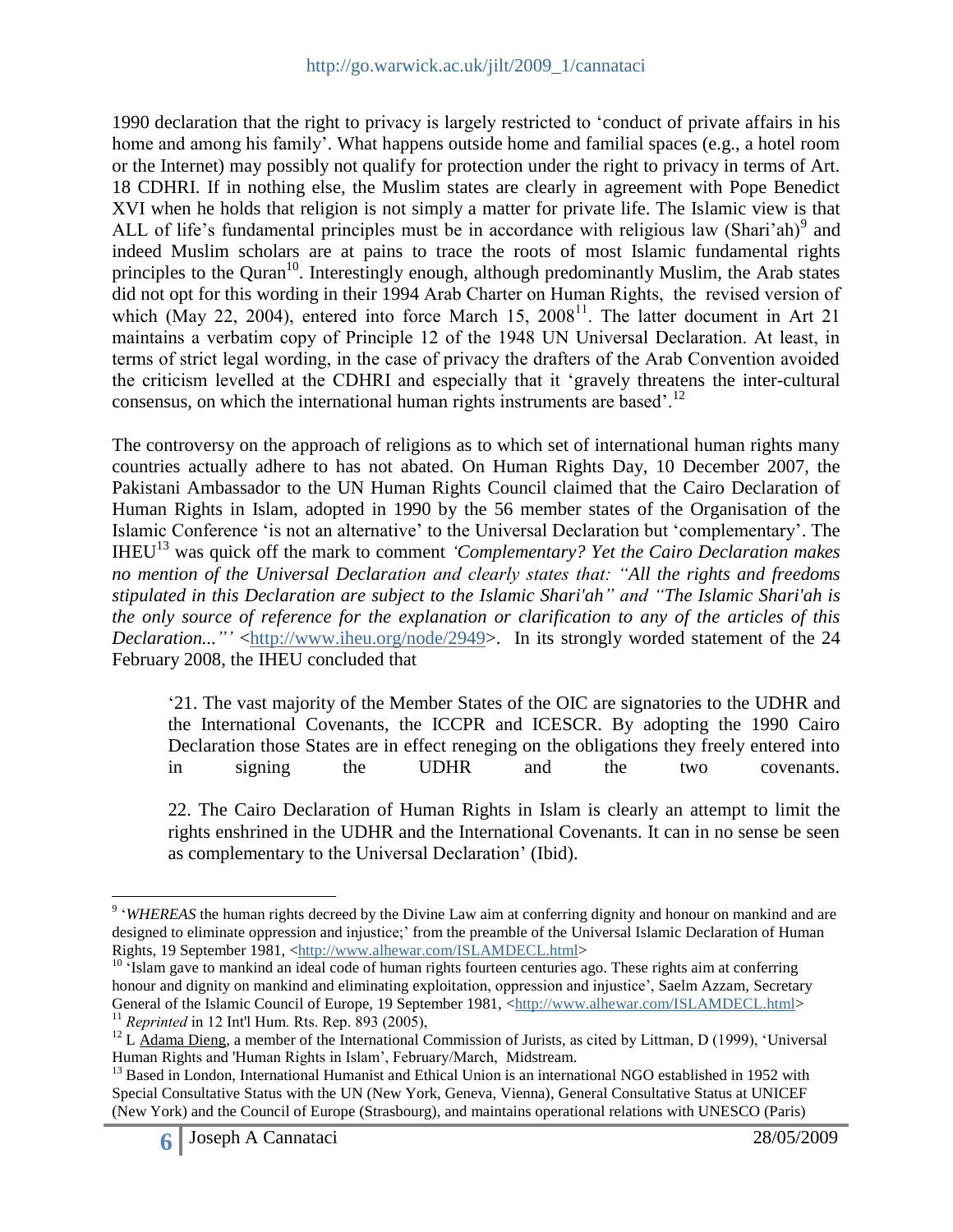#### http://go.warwick.ac.uk/jilt/2009\_1/cannataci

While the debate rages on as to whether the CDHRI is actually a major, religion-induced schism in the international, intercultural consensus on human rights, it does not appear that current and past commentators within religious circles have contributed much to a better understanding of what is actually meant by the term privacy. Perhaps this is because, as Abraham Marcus (1986) aptly remarks:

‗As a historical theme privacy poses some particular difficulties. The phenomenon itself is of unusual conceptual complexity, as the growing literature on the subject illustrates. Its pursuit …encounters problems of inadequate evidence, impenetrable intimate worlds of thought and behaviour, questionable assumptions about Islam and Middle Eastern society, and intricate causal relationships between culture and social conditions.

The larger context must be invoked constantly to render observations more intelligible; privacy is the story not of one idea, institution, or social group but of a phenomenon inseparable from the cultural vision and social processes of the community at large.'

The above statement was made in relation to life in  $18<sup>th</sup>$  Century Aleppo, Syria, where a Muslim majority co-existed with significant minorities of Christians and Jews but it could apply equally accurately to the situation in many countries in the 21<sup>st</sup> Century. Privacy has, if anything, become much more complex a phenomenon than it was three centuries ago, largely as a result of societal changes influenced by information technologies but, the question must be asked, does religion (or do religions) have a contribution to make to the debate about the interplay between privacy and technology?

Firstly, in many countries, societies are today at least as complex as life in a large city in 18<sup>th</sup> Century Syria. Most societies are not homogeneous: they are increasingly a complicated mixture of groups or individuals of different ethnic origins with different community cultures and different personal and religious beliefs. One major difference is that in a majority of states, religion is no longer an over-arching source of either unity or rule-making. Whereas, especially in the West, organized religion had a huge influence on the nature of rules made by secular society, this influence has waned steadily since the  $18<sup>th</sup>$  Century. Indeed, religious apathy is now so far advanced in many European states, that the population there would be unable to properly appreciate the extent to which policy-makers in, e.g., the United States, have to adjust what they say and do, in order to maintain support (or, at minimum, not alienate) the more religious segments of US citizens.

This difference in religiosity between, say the EU and the US, is also one which reminds us of the fact that there exist considerable differences in approaches to privacy between these two leading gigantic blocs of civilization as well as internal differences within the two blocs. A good way to illustrate this is to start by briefly considering the debate about the definition of privacy that has raged in the United States for decades.

It would take a fair-sized book to do justice to the US debate on the definition of privacy as it has evolved in the last hundred years. For reasons of space and focus I will not attempt to summarize this when it has been so ably done already by a number of people. I will simply rely on one of the best recent US attempts to categorize conceptualization of privacy (Solove, 2002):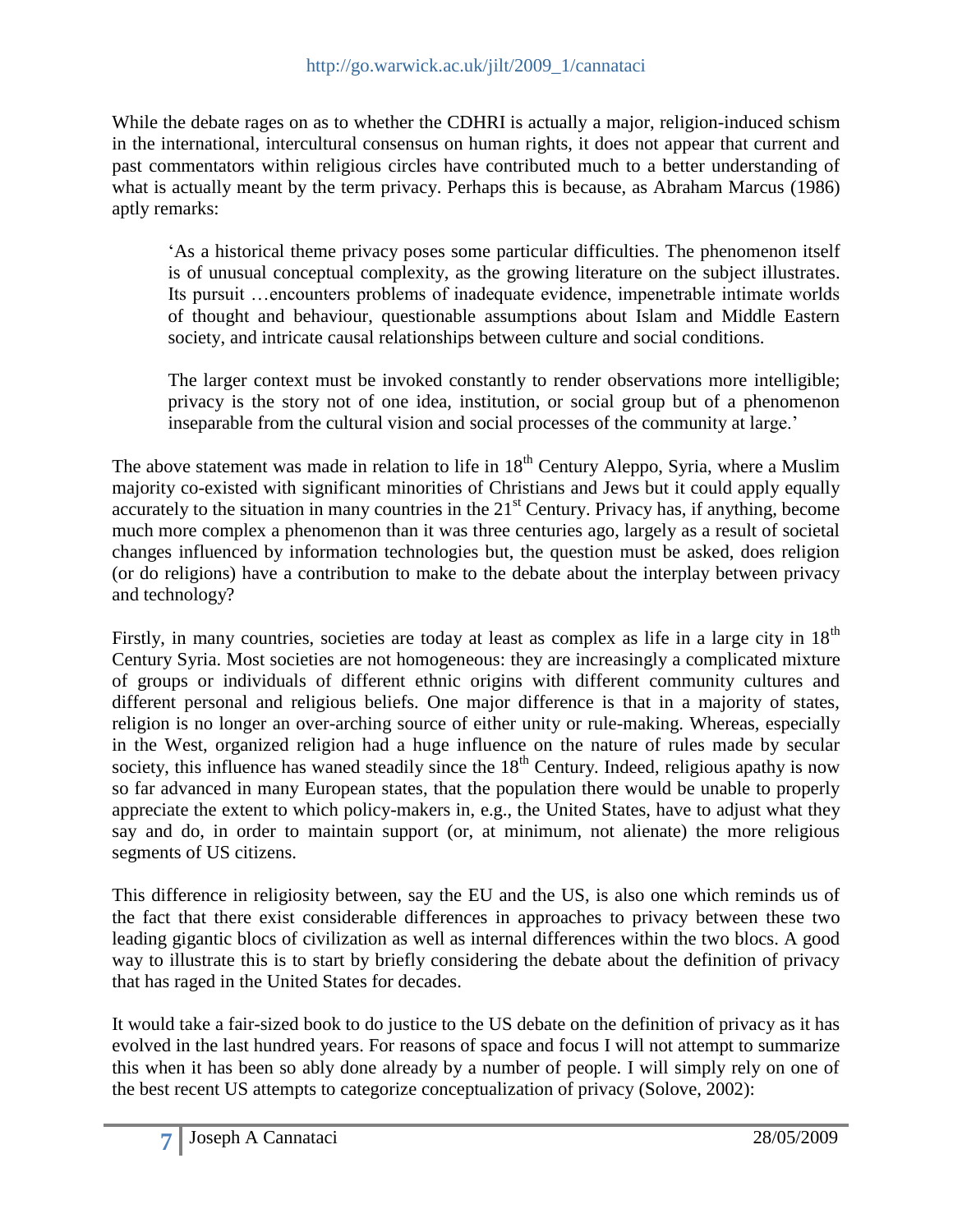‗Despite what appears to be a welter of different conceptions of privacy, I argue that they can be dealt with under six general headings, which capture the recurrent ideas in the discourse. These headings include: (1) the right to be let alone—Samuel Warren and Louis Brandeis's famous formulation for the right to privacy; (2) limited access to the self—the ability to shield oneself from unwanted access by others; (3) secrecy—the concealment of certain matters from others; (4) control over personal information—the ability to exercise control over information about oneself; (5) personhood—the protection of one's personality, individuality, and dignity; and (6) intimacy—control over, or limited access to, one's intimate relationships or aspects of life' (Ibid, p.1092).

In his extremely interesting analysis, Daniel Solove concludes that, after a hundred and ten years of American lawyers wrangling over the definition of privacy,

‗with a few exceptions, the discourse seeks to conceptualize privacy in terms of necessary and sufficient conditions. In other words, most theorists attempt to conceptualize privacy by isolating one or more common "essential" or "core" characteristics of privacy. In contrast, I argue that privacy is better understood by drawing from Ludwig Wittgenstein's notion of "family resemblances." As Wittgenstein suggests, certain concepts might not have a single common characteristic; rather they draw from a common pool of similar elements' (Ibid, p.1091).

Solove is a Law Professor and a relatively recent (1997) graduate from Yale, building on a US tradition where lawyers have had a head start in dissecting privacy for over a century. Yet he succeeds in writing an otherwise extremely profound 67-page article which does not pause once to look at recent European tradition in development of privacy law. Perhaps this is symptomatic of an unhealthy insularity which is not altogether unusual in American legal writing but it is an interesting reminder of how diverse these two main branches of Western legal thinking have become. Solove loses out on the opportunity to note how, for over 25 years the European approach has been to side-step the quagmire that is the debate as to whether privacy is a property right but rather rely on the fact that it is a fundamental human right in terms of Art 8 of the European Convention on Human Rights (ECHR) of 1950 which states,

‗1. Everyone has the right to respect for his private and family life, his home and his correspondence.

2. There shall be no interference by a public authority with the exercise of this right except such as is in accordance with the law and is necessary in a democratic society in the interests of national security, public safety or the economic well-being of the country, for the prevention of disorder or crime, for the protection of health or morals, or for the protection of the rights and freedoms of others.'

The ECHR has probably been much more successful (in terms of application on the ground) than the UN Declaration of 1948 because of the key institution set up by the ECHR itself: the European Court of Human Rights in Strasbourg has successfully overseen the application of the ECHR in the unprecedented position where individuals could take their national governments to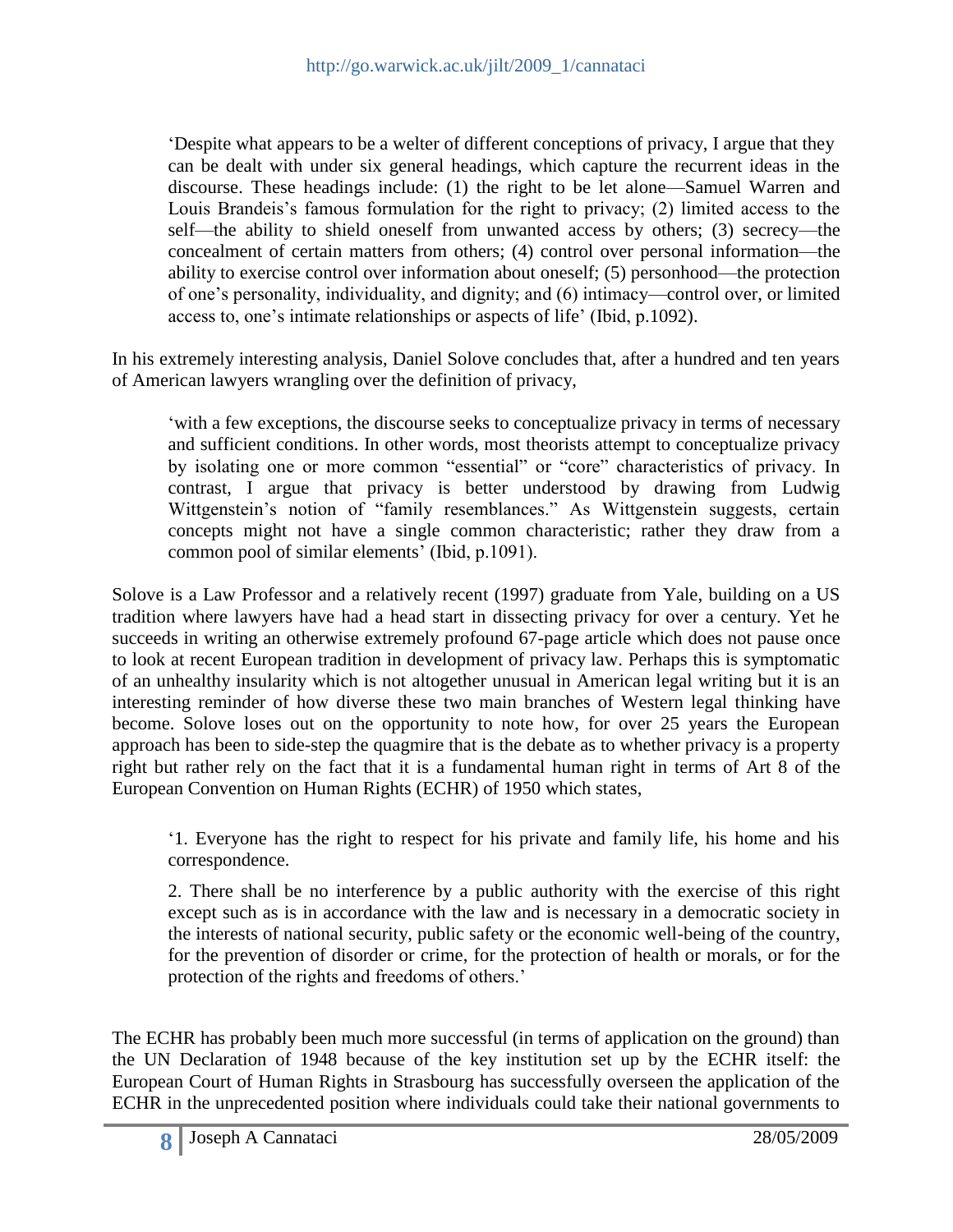a supra-national court over human rights matters. This has led to a case law on privacy which is in some instances comparable to that of the US Supreme Court but which has also inspired (and at times contributed directly to) important developments in the law regulating information technology. The Council of Europe's 1981 Data Protection Convention (COE 108), which in some places drew on the debate leading up to the 1974 US Privacy  $Act^{14}$ , explicitly builds on the concept of privacy as expressed in Art 8 ECHR to emerge with a number of data protection principles which have since become incorporated into the laws of more than 30 European states. These principles create a protection regime for all forms of personal data. This treaty spawned the first EU Directive inspired by Human Rights, EU 46/95, which essentially takes the same data protection principles of COE 108 and makes them compulsory across the 27 member-states of the European Union.

It is somewhat ironic that the European tradition in data protection law was sparked off by the US mid-‗sixties debate on the potential menace for privacy as posed by new computer technology. For while the US has continued to witness a fragmented approach to privacy and data protection that distinguishes between personal data held in the public sector and that held in the private sector, Europe has not shirked from adopting an omnibus approach whereby personal data is clearly defined as 'any data relating to an identified or identifiable individual'<sup>15</sup> and which is protected regardless of whether it is collected and processed by the public or private sectors. Now while this may be a pragmatic if imperfect approach to tackling personal data in an age where information technology is ubiquitous, it does not solve the problem that Solove sets out to tackle i.e. actually come up with a working definition of privacy that is conceptually robust. For the US and European debate on what constitutes 'privacy' and 'private life' are considerably wider than the narrower discussion afforded by 'personal data'.

Which is why Solove would have probably done well to pay closer attention to the development of personality law in Europe. It would appear that while 'personhood—the protection of one's personality, individuality, and dignity;' is one of the six categories that Solove actively considers within US law, he has missed out on the opportunity to compare this to how a *Lex Personalitatis*  has developed in many European states since 1949. Now this is surprising, since in his analysis Solove observes: 'In *Planned Parenthood v. Casey* the Supreme Court provided its most elaborate explanation of what the 'privacy' protected by the constitutional right to privacy encompasses:

‗These matters, involving the most intimate and personal choices a person may make in a lifetime, choices central to personal dignity and autonomy, are central to the liberty protected by the Fourteenth Amendment. At the heart of liberty is the right to define one's own concept of existence, of meaning, of the universe, and of the mystery of human life. Beliefs about these matters could not define the attributes of personhood were they formed under compulsion of the State' (Solove, op.cit., p.1117).

Solove sums this up thus 'In other words, the Court has conceptualized the protection of privacy as the state's noninterference in certain decisions that are essential to defining personhood.' One of the great differences that Solove misses to point out is that the parallel development of *Lex* 

<sup>&</sup>lt;sup>14</sup> I have dealt with this aspect in greater detail in Chapter 5 of the book 'Privacy & Data Protection Law' published by Norwegian University Press in 1987.

<sup>&</sup>lt;sup>15</sup> Art 2, Convention for the Protection of Individuals with regard to Automatic Processing of Personal Data, [<http://conventions.coe.int/Treaty/en/Treaties/Html/108.htm](http://conventions.coe.int/Treaty/en/Treaties/Html/108.htm) > accessed 17 August 2008.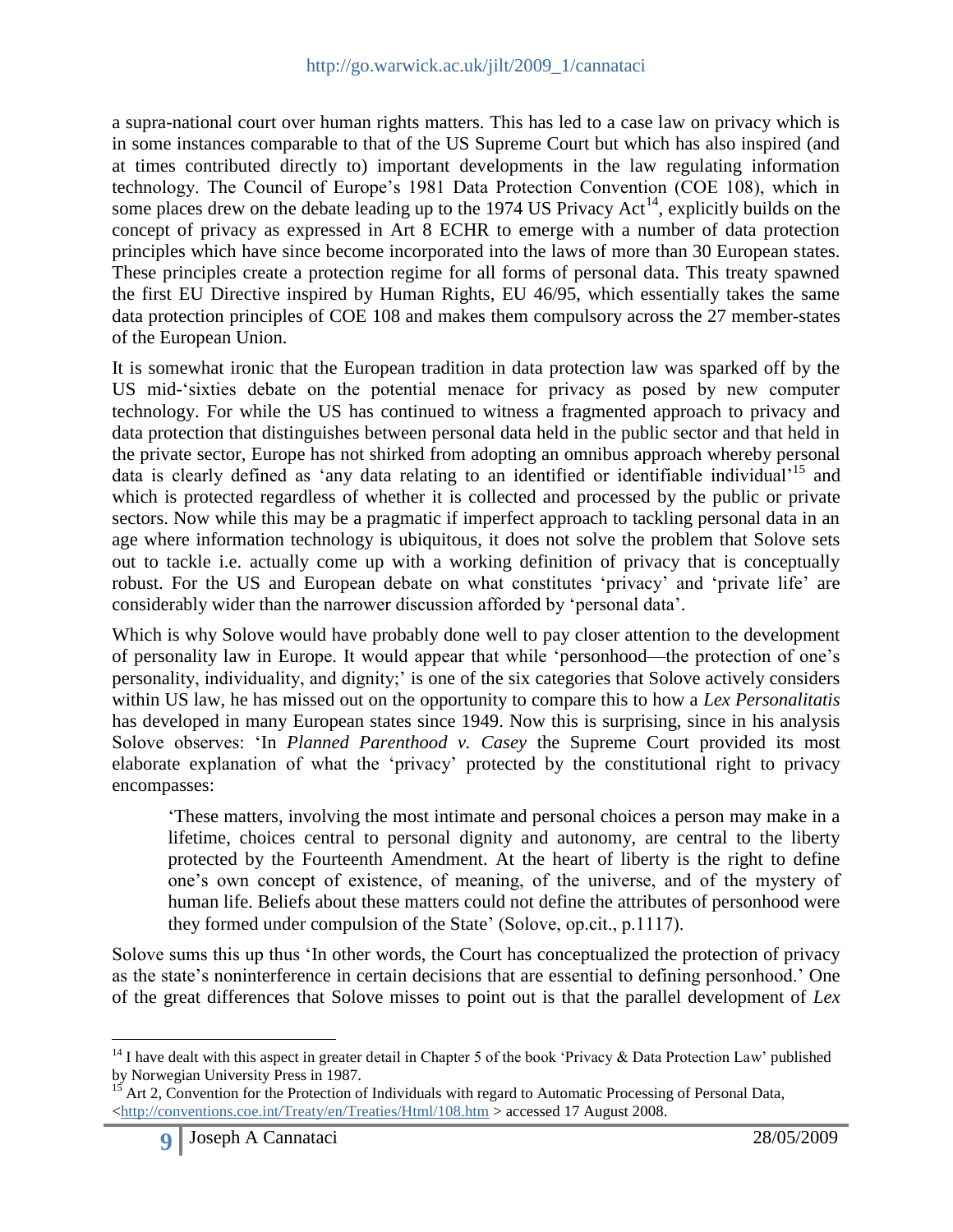*Personalitatis* in, say, German Law has been hierarchical in nature. Rather than putting ‗personality' or ‗personhood' at par with five other elements of the US privacy debate, the German approach (as the Hungarian, Slovenian and Romanian) has been to declare an overarching constitutional right to 'dignity and free development of personality' and effectively treat privacy as an ‗enabling right', one which exists (together with other enabling rights such as freedom of expression and access to information held by public bodies) principally as an instrument to give effect to the supreme value of unhindered development of personality.<sup>16</sup>

## **3. A philosopher's dilemma?**

I have selected Solove out of a few dozen potential other candidates writing from a predominantly legal background because, amongst other positive aspects, he deliciously embarks upon an (ultimately unfinished) exercise of applying a philosopher's approach to problem solving. By invoking Wittgenstein in an attempt to re-conceptualize privacy, Solove the lawyer is doing something which too few lawyers do i.e. look beyond the law and the discipline that is legal science for inspiration as to how the law should properly tackle an issue. While lawyers have an excellent pedigree to draw upon within human rights law, philosophy of law and information law, it is by consistently going *beyond* the law and enriching their analysis through inter-disciplinary work that they can hope to more adequately hone the science of rule-making. Which is why it is advisable at this stage to turn our attention to information ethics and especially its usefulness in understanding the intercultural dimensions of privacy, religion and information technology.

Information ethics is a relatively new off-shoot of ethics, the long-standing major branch of philosophy concerned with right conduct and good life. One widely-accessible definition reads ‗Information ethics is the field that investigates the ethical issues arising from the development and application of information technologies' <http://en.wikipedia.org/wiki/Information ethics>. Although IT is undoubtedly a most fertile area of primary concern, this definition would seem to be somewhat restrictive since there are various types of information flows pre-dating or outside IT which have ethical dimensions of the types now claimed for information ethics. These information flows concern forms of behaviour unaided by technology (such as speaking in public) or facilitated by non-digital technology (such as books, newspapers, analog TV and radio broadcasting) all of which precede the digital era and all of which had ethical dimensions which needed to be properly addressed. That many of these flows have now moved to digital platforms does not necessarily justify nor does it negate the need to create a new label for the current attempts by philosophers to analyze activities most of which have had serious ethical dimensions for decades and (in the case of print and photography) centuries. I am therefore much happier with Froehlich's informal definition of information ethics, 'In fact, it can now be seen as a confluence of the ethical concerns of media, journalism, library and information science, computer ethics (including cyberethics), management information systems, business and the internet' (Froehlich).

 $\overline{a}$ <sup>16</sup> For a more detailed treatment of this subject see Cannataci, J (2008), 'Lex Personalitatis & Technology-driven Law', 5:1 SCRIPTed 1, available at: [<http://www.law.ed.ac.uk/ahrc/script-ed/vol5-1/editorial.asp>](http://www.law.ed.ac.uk/ahrc/script-ed/vol5-1/editorial.asp)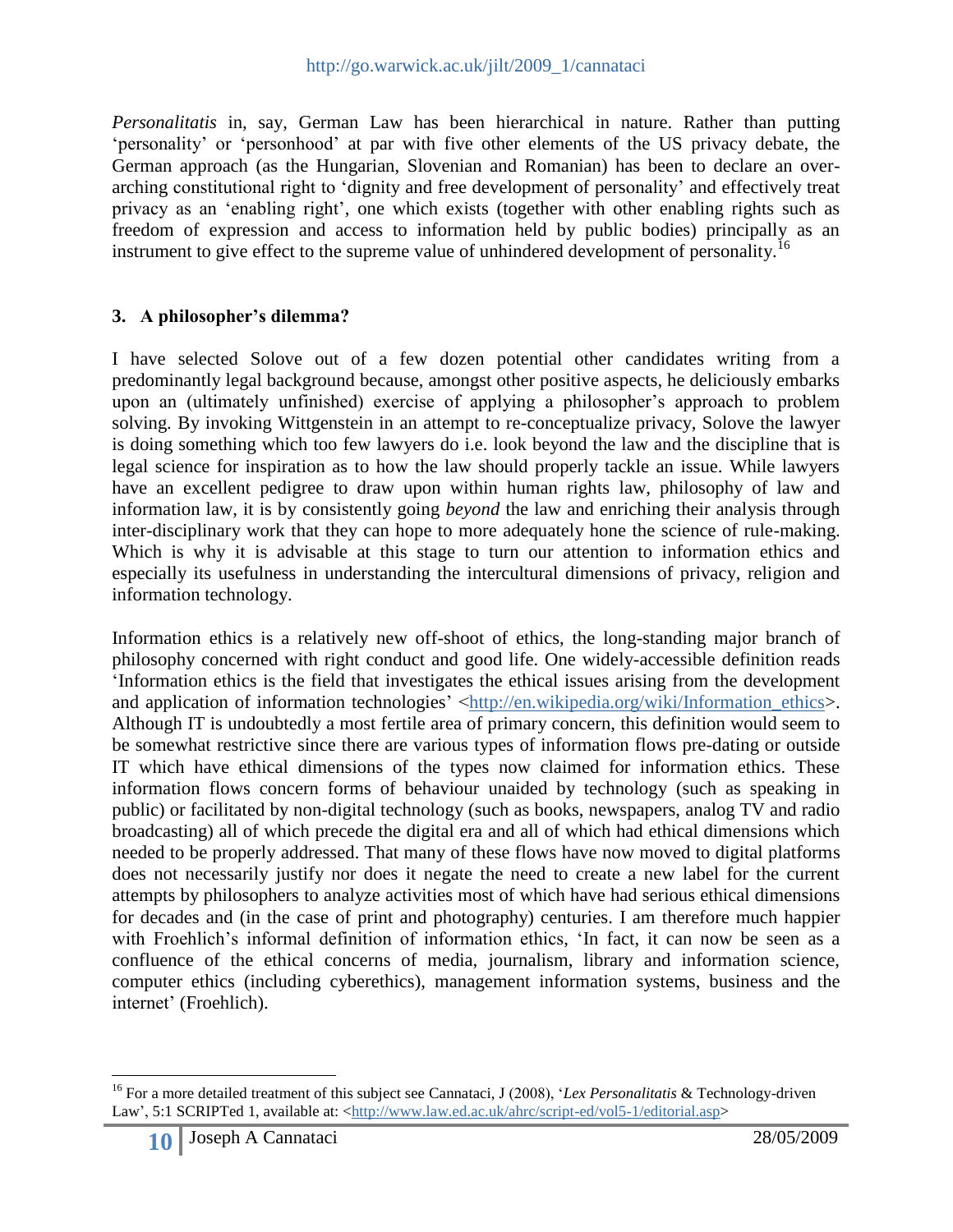Froehlich traces the history of information ethics to work within Media studies initiated by Capurro in Germany, and initiatives within Library studies spearheaded by Robert Hauptmann in the USA, to 1988 (Ibid). This was not the first time that the ethical dimension of information use had been dealt with by lawyers, ethicists, computer scientists or information professionals but it has been during the last twenty years that a more structured approach has been introduced to the subject. The arrival of the Internet in the mid-nineties led to the creation in 1999 of the International Centre [for Information Ethics \(ICIE\)](http://icie.zkm.de/) based on co-operation between five German universities and led from the beginning by Rafael Capurro from the University of Applied Sciences in Stuttgart. The ICIE and its official journal, the International Review of Information Ethics, (IRIE) are firmly rooted in Europe, with a strong international following from all around the world. This is a remarkable achievement. Starting from scratch, barely a decade or two ago, this band of eminent ethicists has made considerable inroads into a field of inquiry which has long been the hunting ground of information lawyers and computer scientists.

The August 2008 volume of IRIE is built around the theme of 'Religion and IT', and afforded Udeani, Fruhbauer and Capurro the opportunity to open their editorial with the observation that

‗Religion - from an evolutionary point of view - can be called the very first information business of humankind. The medicine man, the priest, the witch doctor were indeed the first institutions to deal with information only. Their core business was to provide information on the transcendent that is not directly present and accessible: the will of the goddess, the sense of life, what may come after death  $\ldots$ <sup>17</sup>

a theme which they continued to build upon in their paper in the same issue:

‗Religions are not only communities of faith but also of communication. Religious communication takes place vertically between human beings and a transcendent holy entity. It also occurs horizontally among individuals and groups. This is the reason why religions cannot remain unaffected by the development and the future directions of the global digital network' (Udeani, Capurro and Frühbauer, 2008, p.3).

Udeani, Fruhbauer and Capurro provide us with a useful check-list of why information technology and ethics should be important to religion:

- Do religions conceive ICT inventions and innovations as threatening or as beneficial?
- Do they see the opportunities offered by ICT as a possible avenue to communicate their contents and values?
- Or do they, on the contrary, see ICT as a threat arising from the free access to information that allows alternative groups to offer different kinds of meanings to texts and events?
- Which kinds of relations are being addressed by religions, in general, towards the media?

 $\overline{a}$  $17$  Editorial (2008), 9(August) International Review of Information Ethics, 1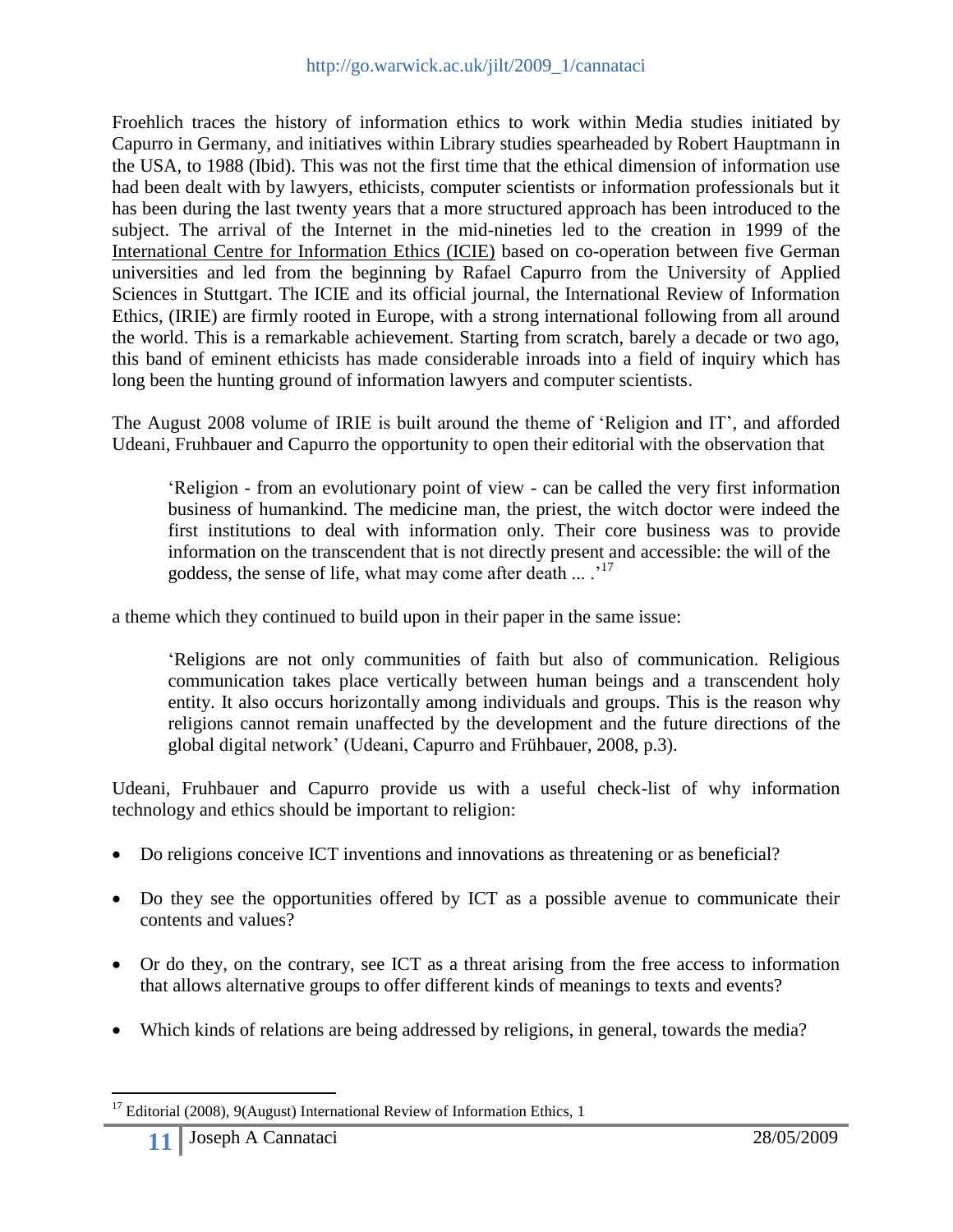- Which principles of information ethics are being applied or betrayed?
- Which kinds of political, economic or ideological movements can become a threat for these principles being misused or undermined?
- How do religious institutions (such as churches, local communities, charity organizations, religious orders, religious groups, religious media institutions, etc.) use and evaluate ICT?
- To what extent can religious groupings contribute to the international ethical debate regarding ICT and its application? (Ibid)

It is of course the final point that is of greatest interest for the immediate purposes of this paper but it is worth noting that this latest (August 2008) contribution is not the first that members of this group have made to the debate about the intercultural aspects of ICT. For while global religions may span cultures, their take on privacy is often determined by the underlying national or regional culture which may or may not be influenced by religion or quasi-religion, such as Confucian, thinking.

Thus Capurro's 2005 paper on 'Privacy and Intercultural Perspective' provides an excellent beginning for those scholars and lawyers seeking to find common avenues of understanding on principles of international law such as privacy. Capurro renders an invaluable service by bringing to the notice of the English-speaking world his own précis of a German translation of Bin Kimura, who opines that ‗Japanese subjectivity is discontinuous and thus opposite to a classic Western view of subject and identity as something permanent and even substantial. "Discontinuous identity" means that subjectivity is the effect of a network of relations and situations…'

‗if we operate within a (Western) society with strong or substantial subjectivities, which are continuous, then the meaning of "privacy" and respect for this "privacy" concerns basically this individuality, i.e., as a continuous, substantial something that should be protected, no matter the situation and no matter what happened. Indeed, respect for autonomy and individuality belong to the basic moral and legal norms in the West. On the contrary, if we are dealing with a (Japanese) subjectivity – one which is not permanent, but dependent on situations and networks of relationships – then there is no possibility for respecting "privacy" in the Western sense as a permanent quality of a substantial subject. The result is a world with clear rules – Japanese *Seken* – that are not based on the respect for permanent identities but on the respect for the space(s) and situations between individualities – Japanese *Aida*. This could be a reason why Western privacy rules remain *Shakai* to Japanese, i.e., not related to the structure of Japanese subjectivity' (Capurro, 2005).

Across the sea, in China we find that intercultural differences on privacy are apparently just as wide as those between the West and Japan. Lu<sup>"</sup> Yao-Huai provides us with an insightful analysis of where China stands in relation to Western concepts of privacy: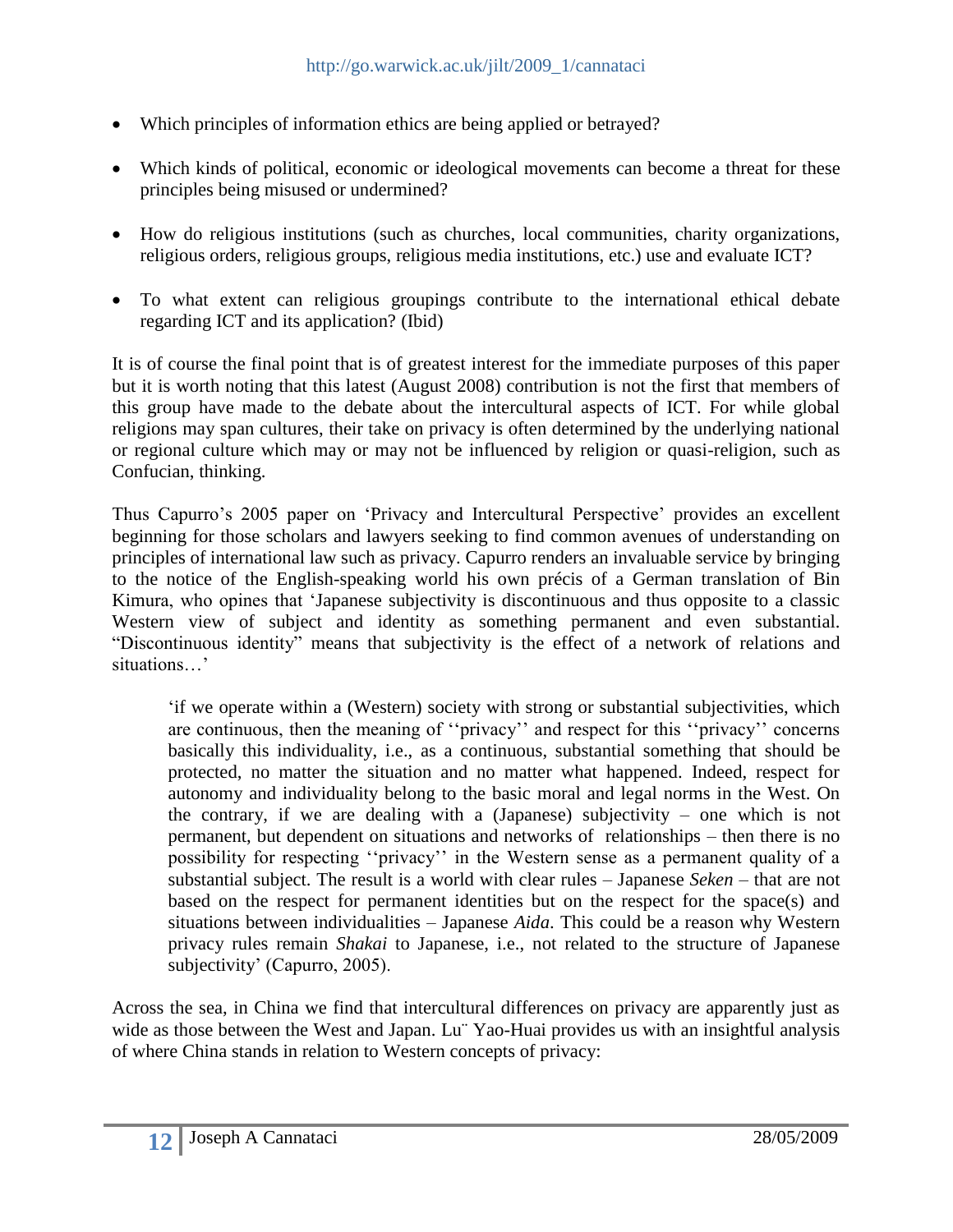‗Recent anthropological analyses of Chinese attitudes towards privacy fail to pay adequate attention to more ordinary, but more widely shared ideas of privacy – ideas that, moreover, have changed dramatically since the 1980s as China has become more and more open to Western countries, cultures, and their network and computing technologies. …contemporary notions of privacy in China constitute a dialectical synthesis of both traditional Chinese emphases on the importance of the family and the state and more Western emphases on individual rights, including the right to privacy. This same synthesis can be seen in contemporary Chinese law and scholarship regarding privacy. A review of recent work in philosophical ethics demonstrates that information ethics in China is in its very early stages' (Yao-Huai, 2005).

In these latter two examples, Japan and China, we are referring to societies where quasi-religious Confucian thought has, over the millennia, contributed to the creation of strong national cultures with tendencies of collectivism which differ markedly from post-war Western thinking where the individual has been given more and more prominence. These lead to intercultural differences and nuances which cannot but have an impact on the concept of privacy as established under international law in instruments such as the UN's Universal Declaration on Human Rights but these differences and their impact on, as well as the impact upon them, by globalization and the Internet await a far deeper evaluation than the present study can afford.

Before turning to certain other aspects of religion and privacy, for the sake of completeness of our mapping exercise, it is worth noting that the term information ethics has not been monopolized by philosophers. ‗**INFORMATION ETHICS** is the first web-site of its kind in the UK. Its principal role is to offer a point of reference for members of the Chartered Institute of Library and Information Professionals (CILIP)'[<http://www.infoethics.org.uk/CILIP/admin/>](http://www.infoethics.org.uk/CILIP/admin/). While in the US too one finds claims that 'Information ethics has grown over the years as a discipline in library and information science', Froehlich admits 'but the field or the phrase has evolved and been embraced by many other disciplines' (Froehlich). Which is why some computer ethicists claim that ‗Computer ethics as a field of study was founded by MIT professor Norbert Wiener during World War Two' (Baynum) while some US lawyers such as Dan Burk turn to Italianborn but UK-based Luciano Floridi when it comes to inspiration in the field of information ethics (Burk). My interest here is not to endorse one camp or belittle another or attempt to pigeon-hole a locus for discussion on the subject: a good idea is a good idea wherever it comes from. It is simply refreshing to note this increased interest in information ethics by lawyers and other disciplines working in privacy and other areas covered by information law. To borrow Burk's apt conclusion ‗While information ethics holds some promise to bring coherence to this area of the law, further work articulating a richer theory of information ethics will be necessary before it can do so' (Ibid, p.1).

## **4. A theologian's dilemma?**

So as lawyers and civil liberties group agonise over the impact of information technology and especially the Internet on a fundamental right such as privacy can they look to theologians and religious groupings for useful contributions to the debate on information ethics and ICT? Or will most theologians and some religious groupings continue to be conspicuous by their absence?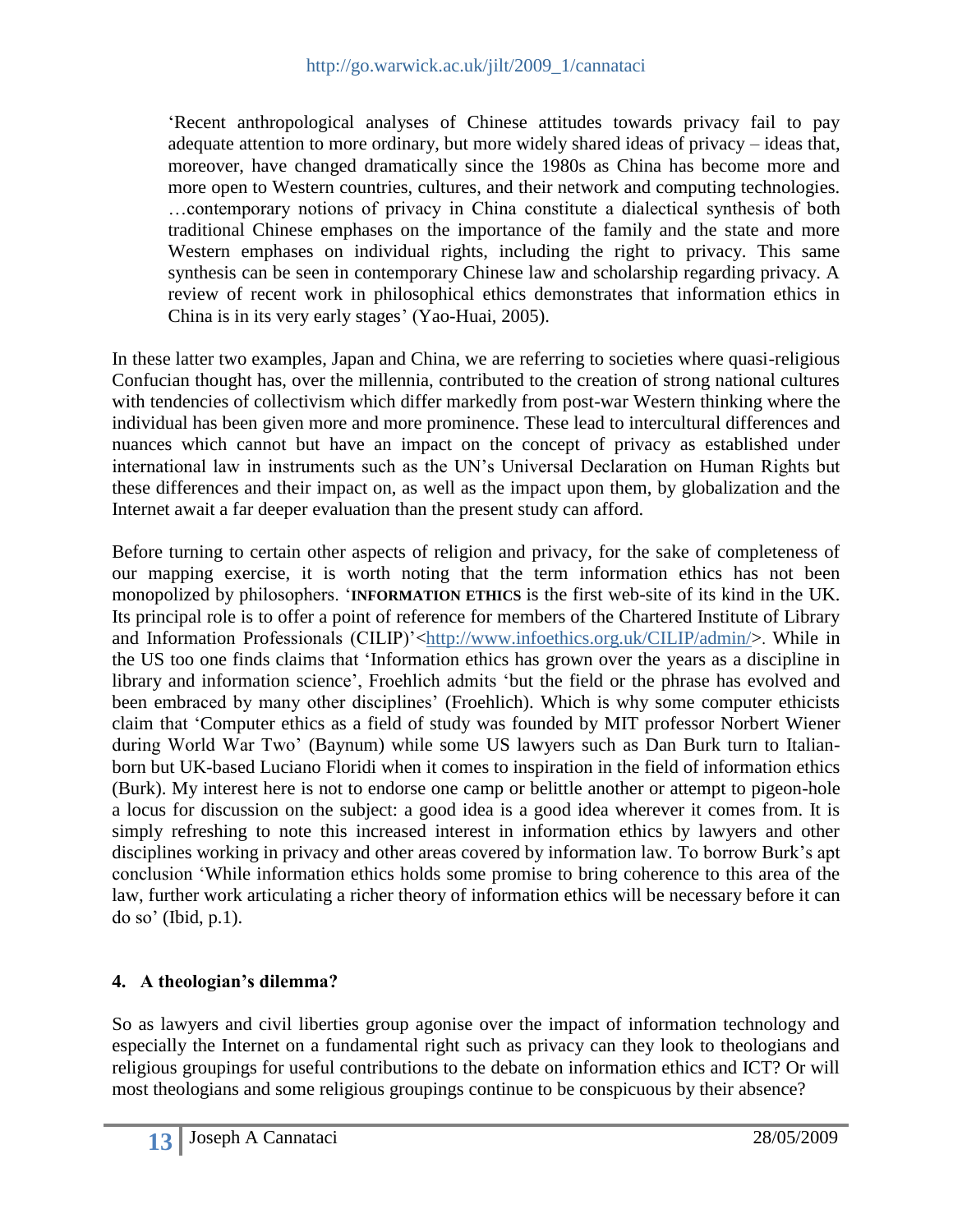While the number of works devoted to use of ICT by religions seems to be on the increase (see for example, Radde-Antweiler; [Hojsgaard,](http://www.amazon.com/exec/obidos/search-handle-url?%5Fencoding=UTF8&search-type=ss&index=books&field-author=M.%20Hojsgaard) 2005) the actual studies on privacy from a religious point of view continue to be very thin on the ground (if you exclude the mountain of 'noise' that any search on privacy and religion will throw up in the form of opinions about abortion). This may be due to the fact that ‗At the core of the problematic relationship between religion and privacy is the fact that privacy is inherently non-doctrinal. It creates a positive space in which people may choose to do as they want, without fear of consequence as long as their deeds do not violate societal norms' (Allen, 2007).

The latter point of view may be more applicable to Western (and largely Christian tradition) societies where the last three hundred years have witnessed a growing separation between church and state than in other cultures. This separation is often less clear in a number of societies where Islam is more prominent. This very much depends on the state concerned, the extent of historical secularization and the type of Islam which is predominant. Thus, as seen in the references to CDHRI above, one can detect a right to privacy entrenched in Islamic scholarship:

'Islamic jurists' views on this point can be summarized by saying that the privacy of the people could not legitimately be invaded if there was no apparent misconduct or violation of the law. The sanctity of privacy was earlier postulated by the Prophet [Mohammed] himself and can also be found in the *Qur'an*; the Prophet prohibited entering any residence without the owner's permission' (Moussalli, 2001, p.129).

As seen in CDHRI 18, one finds a major emphasis on territorial (sanctity of the home environment) and bodily privacy as direct injunctions from the Qur'an and the Sunnah (Ibid). The CDHRI position seems to be more in accordance with 'the classical Islamic public law doctrine, particularly as stated in the still authoritative work in that field by Mawardi, a Shafi'i (d. 1058 C.E.)' whereas other modern-day applications include those of ‗the contemporary laws and practices of Saudi Arabia, a state that aspires to adhere literally to classical Islamic law among and despite the drastically changed circumstances of today'. In an interesting analysis, Vogel (2003) focuses on 'the function of the muhtasib, or the state official charged by Islamic constitutional law to carry out the Qur'anic injunction of "ordering the good and forbidding the evil" (al-amr bi-al-ma 'ruf wa-al-nahy 'an al-munkar). The reasons to focus on the muhtasib are obvious: an official religious censor, a moral policeman, seems the apotheosis of state invasion of the private realm'. So does the muhtasib (or the Committees which perform analogous functions) have a role in checking what private citizens are up to on the Internet in Saudi Arabia? It would appear not since the authorities there prima facie seem to prefer to rely on a system of denying access to sites rather than scrutinize individual on-line behaviour (Zittrain and Palfrey, 2008). This trend towards filtering of Internet access on moral grounds is not one restricted to the Saudi Wahhabi brand of Islam. Indeed, the majority of those 40-odd states which have been documented as practicing some form of Internet filtering are those where Islam is the predominant religion<sup>18</sup>. The extent of on-line surveillance practiced by these states however

<sup>&</sup>lt;sup>18</sup> Based on an analysis of those countries reported upon in *Access denied op. cit.*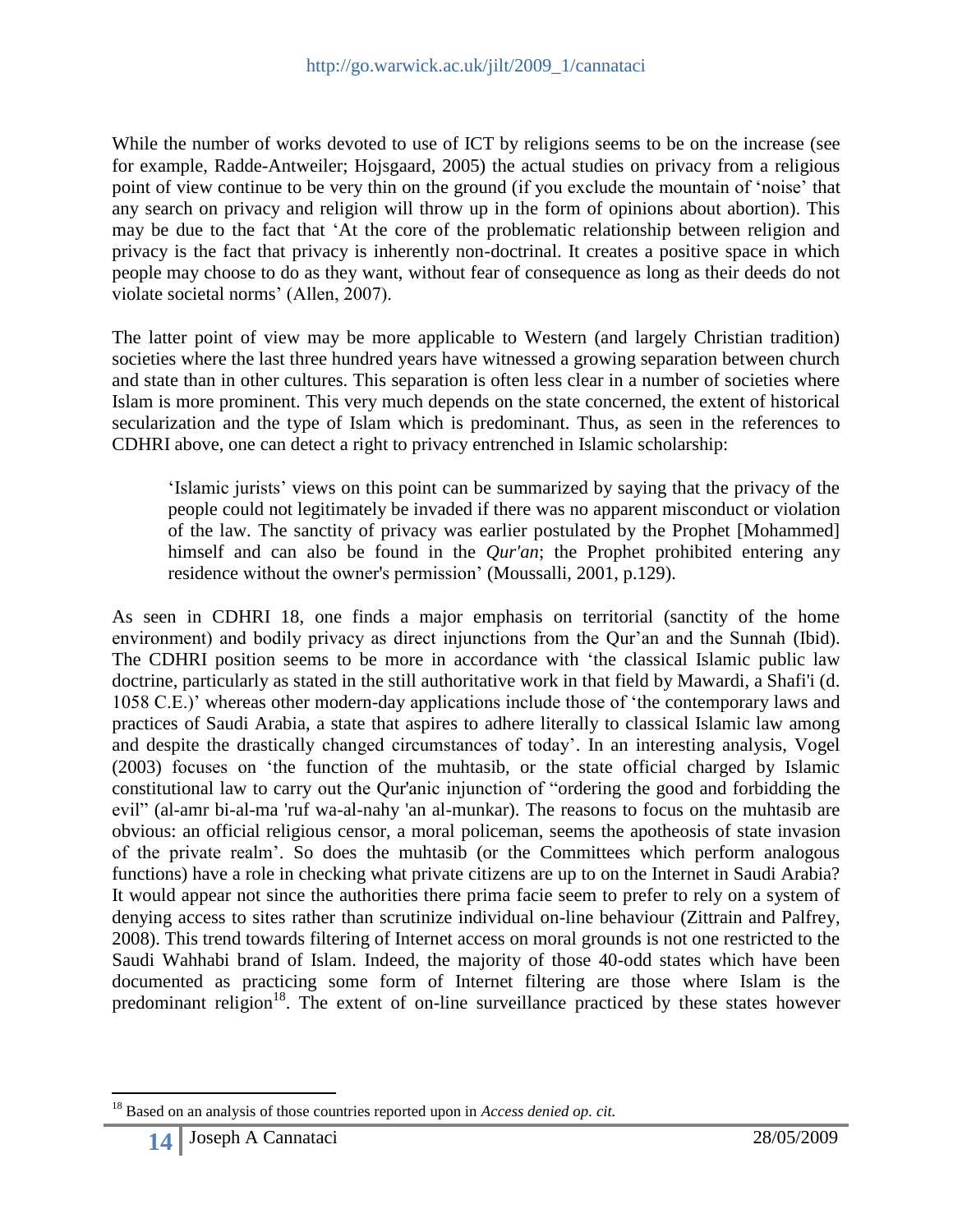appears to vary significantly and the reasons these variations may be cultural, religious or otherwise require more detailed investigation.<sup>19</sup>

While the case of Saudi Arabia (and that of several other Islamic states) may potentially muddy the waters when discussing the relationship between religion, privacy and technology, in other countries the separation of church and state has led to a different situation, one where it is unlikely that the state would employ any coercive or technological surveillance powers on behalf or in the interests of any religion. Thus Werner-Allen sums up as follows:

‗This becomes particularly difficult in secular Western countries where religion has been stripped of coercive power in the public sphere. If a Catholic kills his wife in his own home the privacy typically afforded to that space is no protection against state action; that is to say that the state retains the ability to invade whatever spheres of privacy it allows to be set up when it has a legitimate interest in doing so to preserve public order and enforce its laws. The Church is not granted this power, so if a Catholic chooses to use birth control in his own home the privacy afforded by the state to that space is probably sufficient to prevent this violation of Church doctrine from coming to light. In effect, state-church separation, to the degree that it is present, prevents the Church from enforcing its strictures to the degree that they continue past ones put into place by the state' (Allen, op.cit., p.2).

Thus if ‗Thou shalt not kill' has been translated into criminal law, Christian or Islamic ethics systems continue to be applied by the secular state but not necessarily so for 'Thou shalt not commit adultery'. Now, unfortunately, 'thou shalt not breach another's privacy' had not made it into the top ten commandments of the Judaeo-Christian tradition so in that case we cannot really chart its progress from a religious ethics system into a secular one; unlike the case with Islamic tradition for example where we have seen a concern with privacy which extends to at least a millennium. It is likewise unfortunate that when the Christian Church has sought to speak of rights neighbouring privacy such as development of personality, there is less clarity than one would expect in support of the right to free development of personality. This may be especially apparent if one briefly revisits the arguments previously made on *Lex Personalitatis* wherein the case was made for privacy as being subservient to an overarching supreme value of the right to dignity and unhindered development of personality. Fifteen years after these principles found their way into Arts. 1 and 2 of the German Grundgesetz, there appeared *Dignitatis Humanae*, 20 an official papal encyclical promulgated in 1965 by Pope Paul VI. While the main thrust of this document is securing 'social and civil freedom in matters religious' there are some interesting lines of thought from which personality or privacy-related rights could be inferred. Thus one reads an introduction which has strong overtones of 'self-determination':

‗A sense of the dignity of the human person has been impressing itself more and more deeply on the consciousness of contemporary man and the demand is increasingly made

<sup>&</sup>lt;sup>19</sup> For more details see *Access denied op.cit.* but some doubt exists as to the actual current activities of the Saudi Intelligence agencies especially under the cover of authority for counter-terrorism.

<sup>&</sup>lt;sup>20</sup> Subtitled 'On the Right of the Person and of Communities to Social and Civil Freedom in Matters Religious'.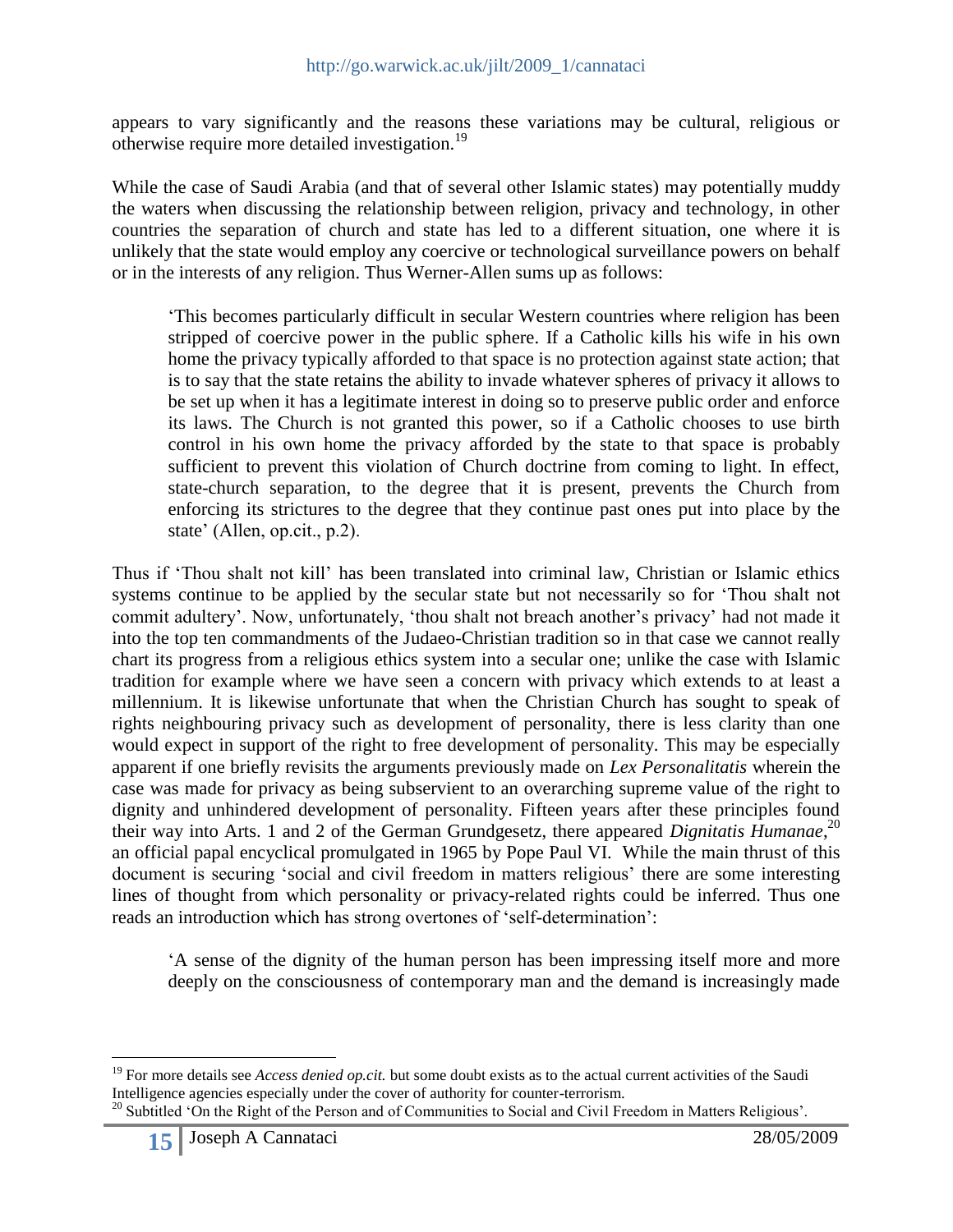that men should act on their own judgement, enjoying and making use of a responsible freedom'. 21

It comes as no surprise that the Vatican interpreted this trend as regarding 'in the first place, the free exercise of religion in society' but it went on to admit a condition for acquiring religious beliefs in a manner where freedom is a prerequisite: 'The truth cannot impose itself except by virtue of its own truth, as it makes its entrance into the mind at once quietly and with power'. Perhaps this is what Werner-Allen had in mind when citing the next paragraph from the same encyclical:

'Religious freedom, in turn, which men demand as necessary to fulfil their duty to worship God, has to do with immunity from coercion in civil society. Therefore it leaves untouched traditional Catholic doctrine on the moral duty of men and societies toward the true religion and toward the one Church of Christ' (Allen, op. cit., p.2).

To Werner-Allen 'this sounds very much like the creation of a space, untouched by traditional Catholic doctrine, indeed very much like the space afforded by a right to privacy' (Ibid). I find little evidence for this latter conclusion in the paragraph he cites. Rather than Art 8 ECHR, I find this is more related to Art. 9 of ECHR and Art 18 of the 1948 UN Declaration, i.e., an ad hoc *sui generis* proviso establishing both freedom from discrimination on grounds of religious belief as well as freedom to practice religion. In US terms 'this is much more First Amendment than Fourth or Fourteenth'. Yet I do detect in the same document the support of the Catholic Church for a position where religion (or any other ethics system) cannot be forced upon man and where ‗men should act on their own judgement'. The problem of proper conceptualization of privacy again presents itself. This is, properly speaking, not privacy *per se*, but the right to dignity and unhindered development of personality, a *jus personalitatis* which is nourished by a set of ‗enabling rights' including privacy, freedom of expression, access to information etc.

It should nowhere be construed that religions have had absolutely nothing to say about privacy or that they have not occasionally contributed to the modern privacy debate, however indirectly. To cite but two instances: in the author's personal experience as Vice-Chairman and then Chairman of the Council of Europe's Committee of Experts on Data Protection during the period 1992- 1998, I had been deeply involved in the drafting of the provisions on genetics in Recommendation  $R(97)5^{22}$  on the protection of health data as well as the vetting of the draft Convention on Bioethics. Both these legal instruments had had the benefit of input from both geneticists and ethicists some of whom were also senior clergymen in various branches of the Christian churches. Yet, while doubtless mostly reflecting the ethical principles of their own religious persuasion, these experts acted in a personal capacity and when contributing to the debate they did not normally represent the official position of their particular religious

**16** Joseph A Cannataci 28/05/2009

 $\overline{a}$ <sup>21</sup> Art 1. of Dignitatis Humanae accessed on  $17<sup>th</sup>$  August 2008 at

 $\text{thtn:}/\text{www.vatican.va/archive/hist}$  councils/ii vatican council/documents/vat-ii decl 19651207 dignitatis[humanae\\_en.html>](http://www.vatican.va/archive/hist_councils/ii_vatican_council/documents/vat-ii_decl_19651207_dignitatis-humanae_en.html)

 $^{22}$  RECOMMENDATION No. R (97) 5 OF THE COMMITTEE OF MINISTERS TO MEMBER STATES ON THE PROTECTION OF MEDICAL DATA, (Adopted by the Committee of Ministers on 13 February 1997 at the 584th meeting of the Ministers' Deputies) Accessed on  $17<sup>th</sup>$  August 2008 at [<http://www1.umn.edu/humanrts/instree/coerecr97-5.html](http://www1.umn.edu/humanrts/instree/coerecr97-5.html)>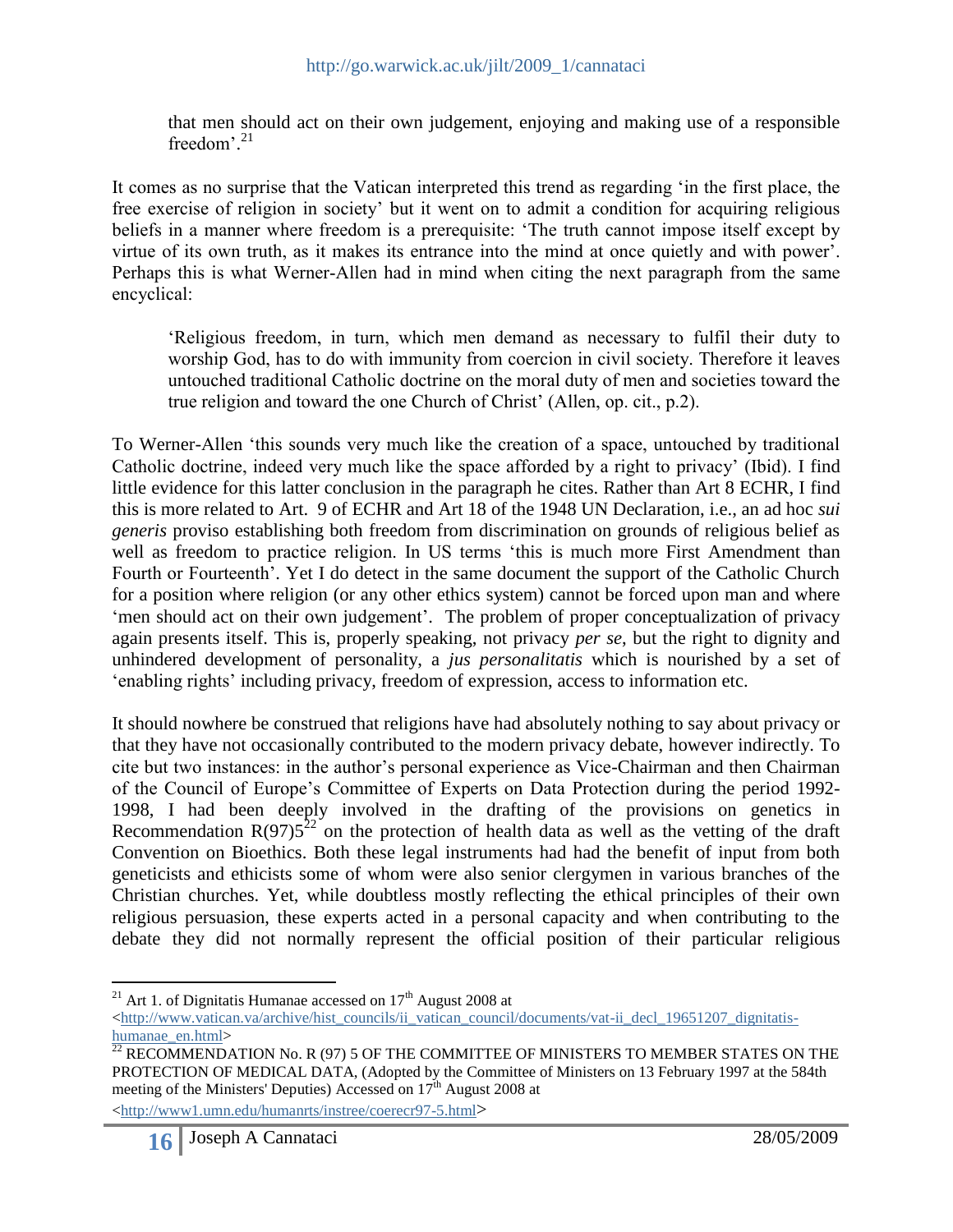institution. They had certainly not managed to bring the collective thinking power of their institutions to bear on the subject.

It is therefore interesting to note the viewpoint in similar cases of lay bioethicists and why they welcome the contribution of religions to the debate. The long history of religious consideration of privacy and confidentiality can help us to think about emerging ethical issues such as the threat to privacy posed by brain imaging' (Walpe, 2005, p.291). Paul Root Walpe (Ibid) goes on to grant liberal space to different denominations,

‗While it is up to religious thinkers in each tradition to develop their own interpretation of the challenges posed by brain imaging, some suggestions might be illustrative. In Judaism, for example, the Talmud has extensive discussion about what kind of information should properly be sought and communicated, particularly about a person's family background that may be relevant to marriageability, or duties related to priestly descent. The Talmudic discussion is highly nuanced and has already been employed to elucidate issue in genetic privacy". Likewise "Christianity, as another example, has a long history of concern about confidentiality in medicine; the Hippocratic Oath was adopted in a Christian version before the third century CE (Carrik 1985). The model of confessional confidentiality has been the hallmark of the Roman Catholic Church, and the balance of protecting individual privacy versus the public good has a long history of consideration in the church'.

While not negating the positive role of some religious traditions in privacy matters, it seems to me that, latterly, some elements of established religions have unfortunately picked up the less central parts of the privacy debate and expended themselves in the wrong directions. Some societies (and notably the US) have unfortunately brought in issues such as abortion under the umbrella term of privacy rather than deal with it in a sui generis fashion as happens in other societies. In such instances whenever religion has something to say about privacy it tends to lose focus or perhaps steps back in fear of saying the wrong thing. This is similar to the case of privacy and sexuality. While privacy may be a useful (indeed some would argue essential) ‗enabling right' for sexual activity, it is not the key element in the issue of sexual choices. The Anglican Church has expended so much energy on divisive issues such as gay or women priests, the Catholic Church so much on abortion, yet where are they when civil society dreams up yet another way to nibble at our privacy?<sup>23</sup> These massive religions which for so often and for so long have presented themselves as having all-encompassing ethics systems capable of dealing with so many facets of daily life, from the food one eats to sexual activity during or after menstrual cycles, have been remarkably silent on the rights and the wrongs of Internet filtering or CCTV surveillance or biometric passports. Is it possible that they have nothing to contribute to the ‗comprehensive and coherent system of information ethics' that Burk speaks of ? Has the rapid rate of technology development rendered them defunct as organized suppliers of ethics systems?

 $\overline{a}$ <sup>23</sup> While some religious leaders and Bishops' conferences have publicly voiced concerns over some impacts of technology this has mostly been in the case of reproductive technologies or GM technologies. Research to date has not uncovered many major, mainstream Church studies or pronouncements on the impact of Information Technology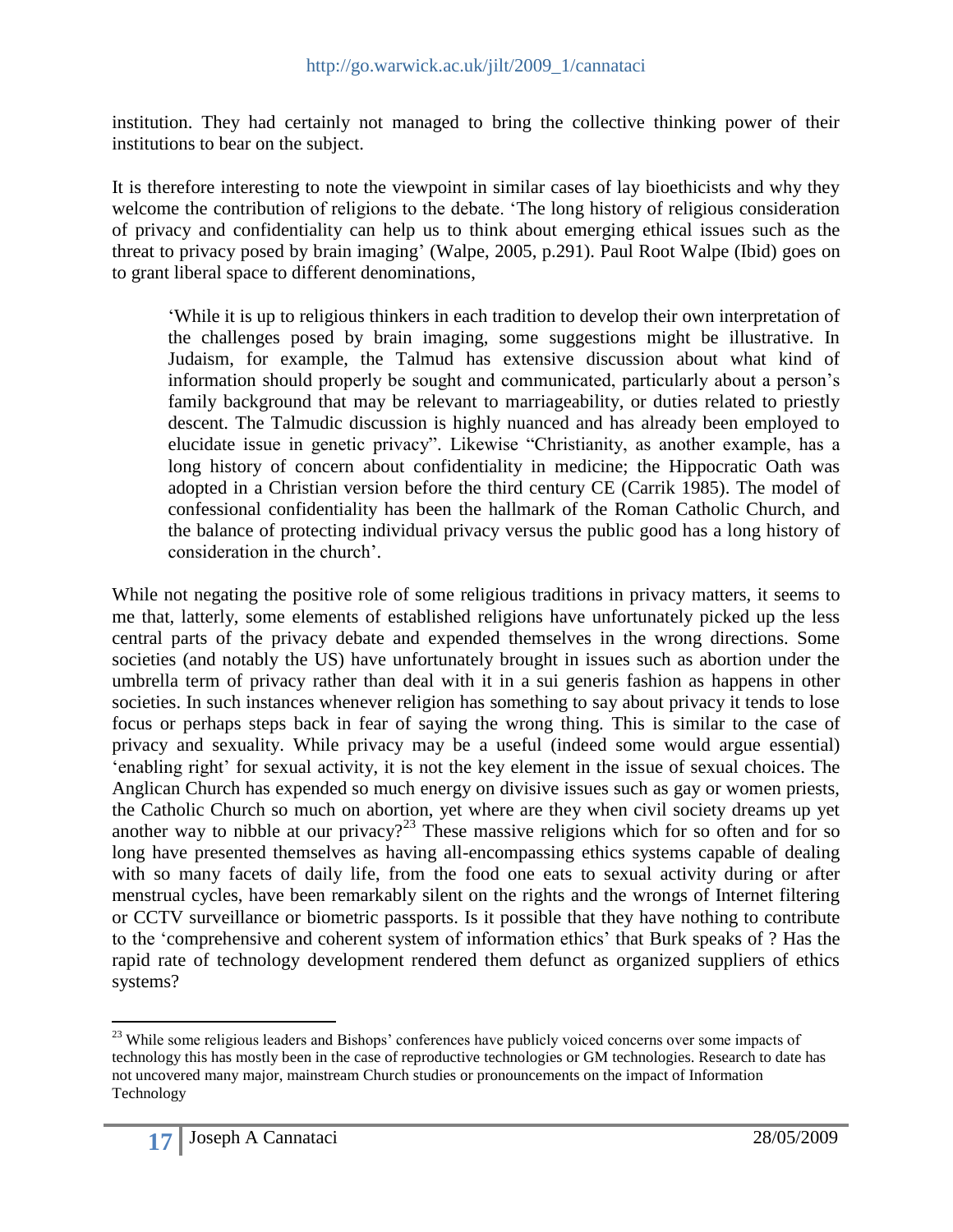# **5. Everybody's dilemma**

Two experts on bioethics, one a priest, the other an ex-priest, recently accosted me at the end of a speaking engagement and asked me what would I envisage as being some of the issues that religions would need to tackle in order to make a useful contribution to the current debates linking technology and privacy. They were interested in the answer since they perceived that the religious groupings to which they belonged continue to be relevant in society and that the vast majority of the world's population who adhere to one religion or another equally have an important stake in the impact of technology on personality rights and privacy. Whilst not necessarily agreeing with their religious convictions, I do share the idea that everybody should participate in a debate<sup>24</sup> the subject-matter and outcome of which we all stand to be affected by (hence 'everybody's dilemma'). The existence of organised religion must be recognised and its value harnessed like that of other stakeholders, major and minor. My reply was therefore something on the lines that rather than more dogma I would welcome a sharing of millennia of experience and some new critical thinking. I then quickly rattled off a non-exhaustive list:

- Is it ethically acceptable and indeed desirable for religions to join the secular privacy debate?
- Where do religions stand on the right to free development of personality and the notion of privacy as one of a set of enabling rights within *Lex Personalitatis,* also including neighbouring rights such as freedom of expression on the Internet?
- What do religions have to say about protection of personal data from profiling through data-mining?
- What do religions have to say about the EU data retention directive or the US Government's recent legitimation of snooping on citizens?
- What do religions have to say about issues raised by covert analysis of traffic data?
- What would religions contribute to the growing debate about the whys and wherefores of Internet filtering?
- What do religions have to say about the protection of privacy on the Internet?
- What do they have to contribute to the debate about other forms of technological surveillance such as CCTV imaging or the risks posed by biometric passports and ID cards?
- What do religions have to say about the Digital Divide and are they prepared to help narrow the gap between the 'information haves' and the 'information have-nots'?
- Where do religions stand on certain aspects of genetic data, especially un-intended findings?

 $\overline{a}$  $^{24}$  Some atheists would doubtless argue 'Why invite the religions into the privacy debate and risk muddying things further as may possibly be the case of Islam and fundamental rights?' Other atheists may counter 'There are only an estimated 300 million to one billion atheists on the planet as opposed to more than five billion theists. If we can get a significant number of them on board to protect privacy on the grounds that their ethical principles are, on this issue, convergent with ours, then let's do so, before the wrong sort of theists, those bent on creating a theocracy, get their hands on the technologies and manipulate them in all sorts of the wrong directions'.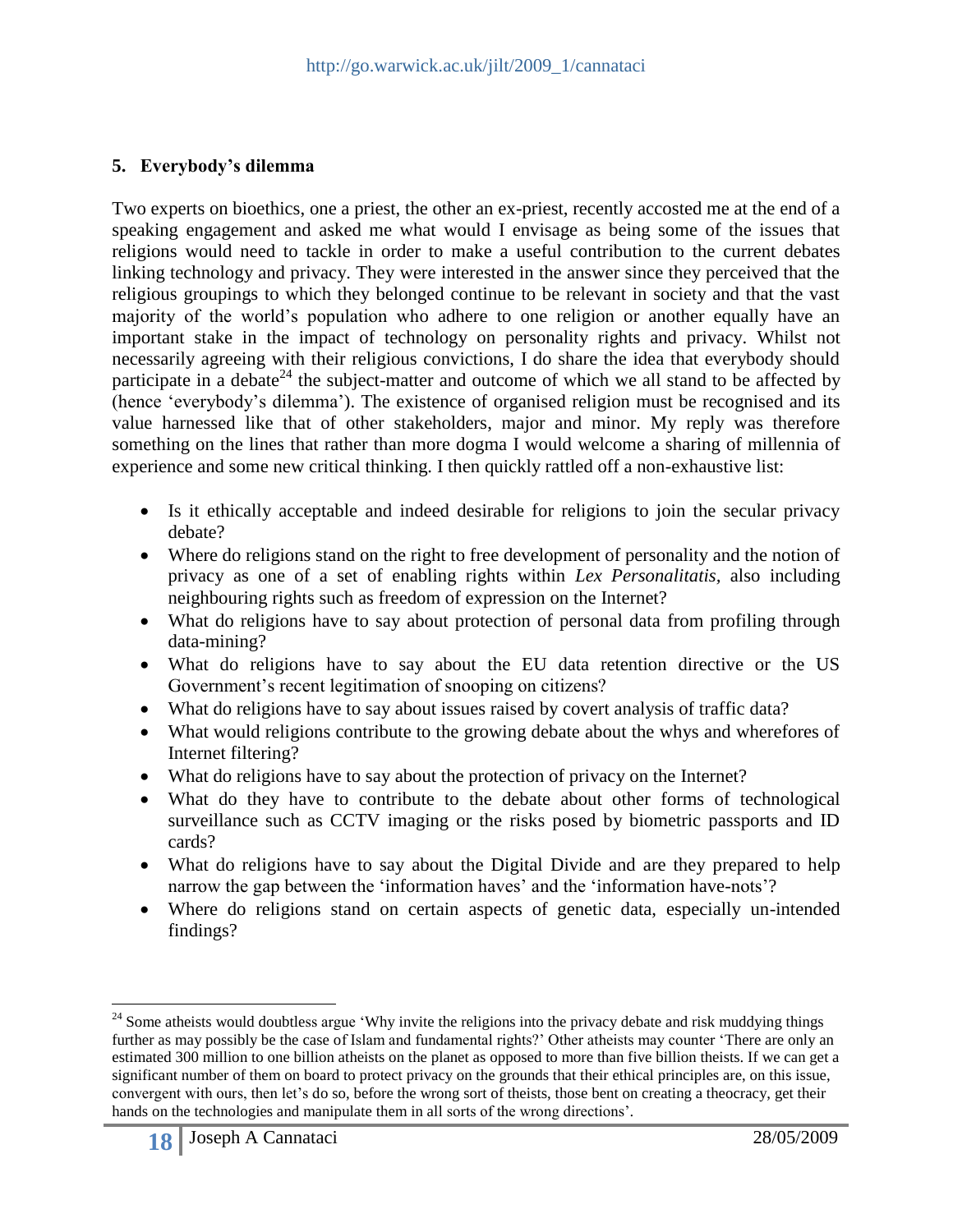If there are ten points raised above, I am not seeking ten new commandments from a religious source. I am however suggesting that it is right and fitting that the debate be properly joined. Whether atheist or agnostic, monsignor or mullah, rabbi or radical, shaman or sham, all have to consider their ethical responsibilities when faced with whole swathes of technology that may eventually enslave rather than empower. Some will doubtless see parts of the technology as a threat to, or an opportunity for, their own belief systems, others will focus more on the threat to fundamental ethical principles that their belief systems promote and protect.

#### **6. Everybody's religion (or value-system)**

The ten points identified are but part of the beginnings of a discussion that is much more complex than the ones usually attempted to date in the field of ICT Law. At this stage, it is important not to lose sight of the intricacies inherent in the situation as societies seek to adapt their legal infrastructure to the Information Age. It is likewise essential to recall that it is not only the ‗major religions' mentioned above which may have something to contribute to the on-going debate on value systems which should underpin new regulations. Other religious value systems and particularly those of indigenous peoples may have conceptualizations of privacy and personality which may possibly inform the wider national and international debate about legal reforms related, directly or indirectly, to information technology. Perhaps this concluding point is best illustrated by the rich case study afforded to us by Australia.

The latter country has again recently engaged in an intense debate as to whether Australian constitutional law should be strengthened and clarified, particularly through a major re-vamp of provisions on fundamental human rights. In so doing, it cannot avoid a discussion about Privacy and Data Protection Law at the constitutional level. Any Australian jurist striving to learn from and make sense of European developments in this field<sup>25</sup> would also be living in a socio-legal environment which is acutely aware of sensitivities to and of the Australian aboriginal peoples. In practical terms the Australian jurist may be asking himself or herself whether Australia should adopt an Art. 8 ECHR approach and/or emulate those countries which have specific constitutional provisions on data protection. At the same time, that same jurist may be asking ‗but to what extent should new 21st Century Australian legal developments also be reflecting and respecting the cultural values regarding privacy of the Australian indigenous peoples?' It is precisely at this juncture that the ICT Law debate about data protection and privacy would again intersect with religion. For privacy as a notion is integral to the religious cultural values of Australian indigenous peoples<sup>26</sup>. When examining the impact of the meetings of cultural systems, law and privacy in 1977, Stanner put it thus:

‗A general account of Aboriginal privacy and its exposure to damage or erosion by European law, law-officers or general administrators requires an appreciation of values enshrined in the Aboriginal conception of the individual persons as a bearer of a

<sup>&</sup>lt;sup>25</sup> Particularly those where the Charter of Rights of the European Union provides two rights: one for privacy and the other for data protection. For an outline disucssion of why this may confuse matters please see Cannataci, J A (2008), ‗*Lex Personalitatis* & Technology-driven Law', 5(1) SCRIPTed 1

 $^{26}$  For a more detailed account of the intricate relationship between Privacy and religion in indigenous peoples see Stanner, W E H and Martin, J H (2001), 'People from the Dawn: Religion, Homeland and Privacy in Australian Aboriginal Culture' (Antioch California: Solas Press).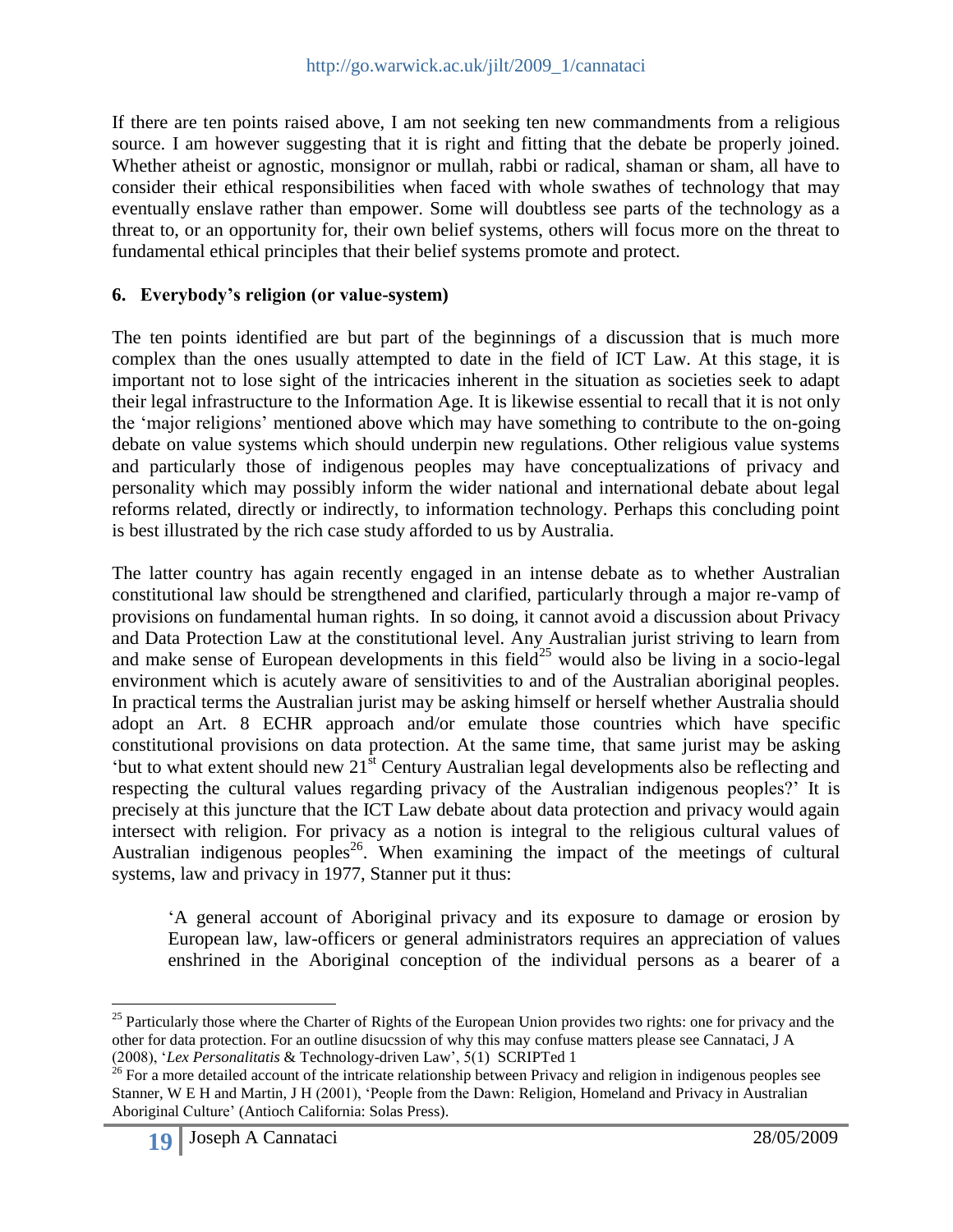distinctive culture and as an exponent of the reality stressed by it. The subject [of privacy] is inseparable from the philosophical considerations.<sup>27</sup>

Stanner made his remarks to Australia's Law Reform Commission nearly twenty years before the impact of the Internet began making itself felt. In 2001, Martin observed 'What use the Commission made of them is unknown'.<sup>28</sup> Certainly, more than thirty years later, the observations by an eminent anthropologist like Stanner would still be very relevant to the Australian jurist wondering how to tackle constitutional reform and data protection in the 21<sup>st</sup> Century. A generation after Stanner had first raised the subject, Australian jurists are faced with the reality that research into privacy attitudes within these indigenous societies is relatively scarce<sup>29</sup> and there is likewise comparatively little research on the impact that modern technologies are making on information ethics in general within such societies and on privacy in particular. The paucity of such research is visible even within the latest three volume (2008) report on Privacy by the Australian Law Reform Commission (ALRC) which concluded that:

‗7.49 In the current Inquiry, the ALRC did not receive sufficient information to recommend that the Australian Government introduce a legislative framework for the protection of a range of cultural rights relating to the traditional laws and customs of Indigenous groups—which might include rights akin to privacy, cultural heritage and intellectual property rights. Further, in the ALRC's view, such a recommendation would be outside the Terms of Reference for this Inquiry.

7.50 A further inquiry should be undertaken, however, to determine whether the Australian Government should introduce a rights framework for the traditional laws and customs of Indigenous groups. Such an inquiry should involve extensive consultation with Indigenous groups and representatives, and could consider: whether such a framework is desirable; if so, what types of rights should be protected through such a framework; the most appropriate mechanism through which to recognise such rights; the methods for establishing rights and determining disputes among rights holders; and the relationship between such a framework and other Australian laws.<sup>30</sup>

This recognition that further research on the subject needs to be undertaken is again specifically re-iterated in Recommendations 7.1 and 7.2 of the ALRC's major report of May 2008.<sup>31</sup>

Very few studies about the link between privacy, data collection and religious beliefs have appeared recently<sup>32</sup>, and it is submitted that the Australian position is typical of that involving privacy, religion, indigenous values and technology law in many countries. It is clear that there

 $\overline{a}$  $27$  Ibid, p.159

<sup>28</sup> Ibid, p.147

 $^{29}$  There appears to be very little published research on the subject beyond the short essays by Stanner, W E H and Martin, J H (2001), 'People from the Dawn: Religion, Homeland and Privacy in Australian Aboriginal Culture', (California: Solas Press) and even that is based on field-work which pre-dates 1977 (sometimes WWII).

 $30$  'Australian Privacy Law & Practice', Vol. 1 Report 108, May 2008 (Sydney: Paragon Press) pp. 350-351  $31$  Ibid.

 $32$  See for example, Deng, X, Foukia, N and Savarimuthu, B T R (2007), 'Building Privacy Infrastructure for Culturally Sensitive Information of New Zealand Maori', The Information Science Discussion Paper Series Number 2007/03 July 2007 New Zealand (ISSN 1177-455X)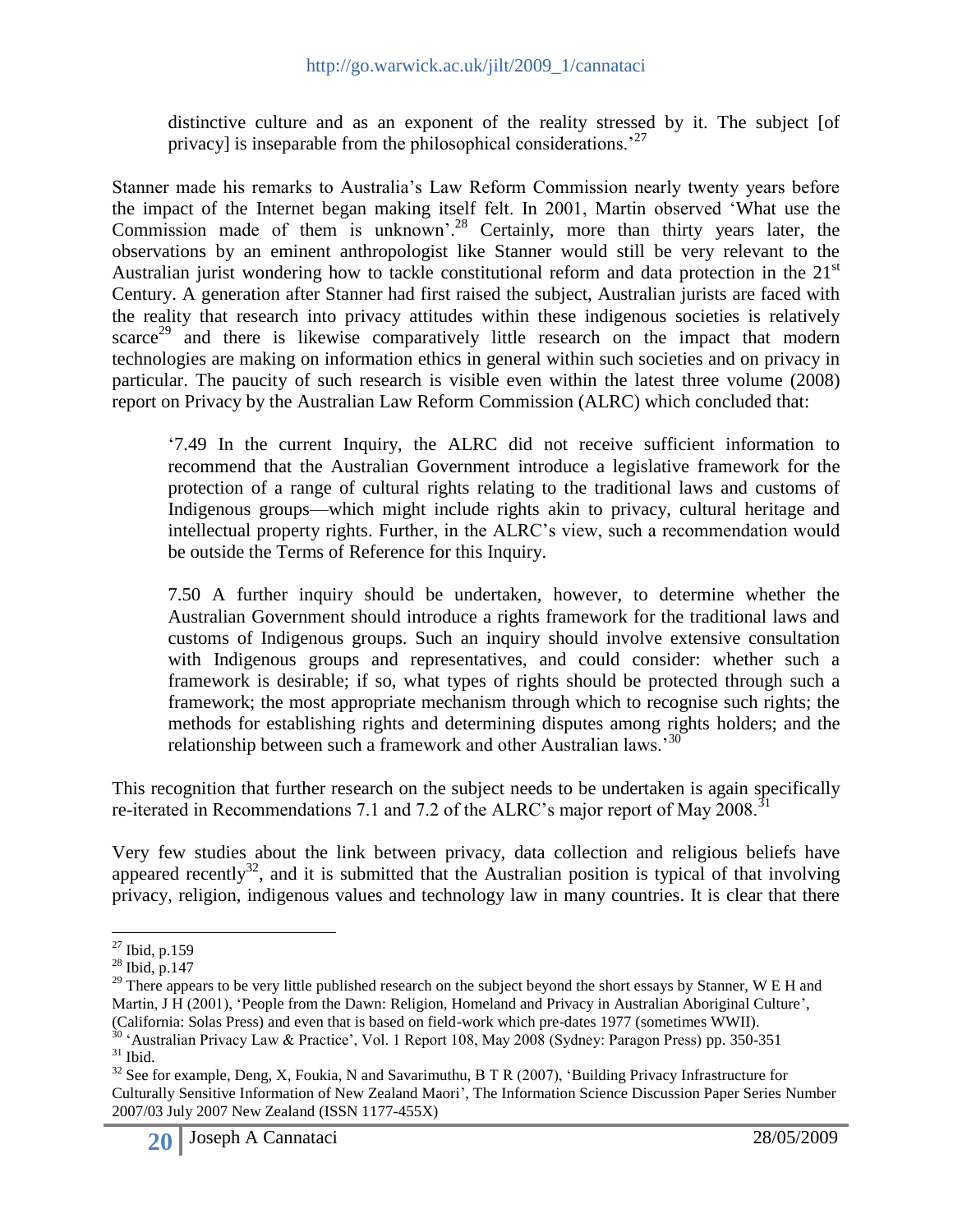may be underlying values relating to privacy reflected in or forming part of religious beliefs in many cultures. The extent to which these cultural values should or indeed in practice do inform modern laws designed to regulate the use of information technology is still an open question. The underlying values may be there in all their complexity and diversity as they have developed over thousands of years but anthropologists, sociologists and lawyers are often still in the very early stages of mapping them out or understanding them. The main point being made here is that in the area of religions of indigenous people as in that of the major 'universal' religions the debate has still to be properly joined. Whatever the eventual outcome of the debate, this paper<sup>33</sup> has only had enough space to exhort that the required research be carried out in a timely fashion and that the discussion not be neglected by all concerned, not least the more learned members of the organised religions, specialists in indigenous studies as well as the ICT Law community. A more detailed examination will doubtless benefit from the diversity of potential contributions in a multi-disciplinary environment, but it's early days yet.

## **References**

Allen, G W (2007), Religion and Privacy, CS199r Final Paper, 14 April 2007, accessed at: [<www.eecs.harvard.edu/cs199r/fp/Geoff.pdf](http://www.eecs.harvard.edu/cs199r/fp/Geoff.pdf) >on 17 August 2008.

Australian Privacy Law & Practice', Vol. 1 Report 108, May 2008 (Sydney: Paragon Press).

Baynum, T W., A very short history of computer ethics, APA Newsletter, accessed at: [<http://www.apa.udel.edu/apa/publications/newsletters/v99n2/computers/feature-bynum.asp>](http://www.apa.udel.edu/apa/publications/newsletters/v99n2/computers/feature-bynum.asp) on 17 August 2008

Burk, Dan L., Information Ethics and the Law of Data Representations, University of California, Irvine, School of Law Legal Studies Research Paper Series accessed at [<http://papers.ssrn.com/sol3/papers.cfm?abstract\\_id=1104466>](http://papers.ssrn.com/sol3/papers.cfm?abstract_id=1104466)

Cannataci, J A (2008), ‗*Lex Personalitatis* & Technology-driven Law', 5(1) SCRIPTed 1.

Capurro, R (2005), ‗Privacy: An intercultural perspective', 7 Ethics and Information Technology, 37-47.

Coote, Robert B and Coote, Mary P (1990), Power, Politics and the Making of the Bible (Minneapolis, USA: Fortress Press).

Deng, X, Foukia, N and Savarimuthu, B T R (2007), 'Building Privacy Infrastructure for Culturally Sensitive Information of New Zealand Maori', The Information Science Discussion Paper Series Number 2007/03 July 2007 New Zealand (ISSN 1177-455X).

Froehlich, T., A brief history of information ethics, [<http://www.ub.es/bid/13froel2.htm>](http://www.ub.es/bid/13froel2.htm)

[Hojsgaard,](http://www.amazon.com/exec/obidos/search-handle-url?%5Fencoding=UTF8&search-type=ss&index=books&field-author=M.%20Hojsgaard) M (2005), Religion in Cyberspace (London and New York: Routledge).

 $33$  This paper partially reflects views and research which are explored in more detail in a forthcoming book Cannataci, J A, ‗The right that never [quite] was**:** Privacy, information ethics and technology law across cultures'.